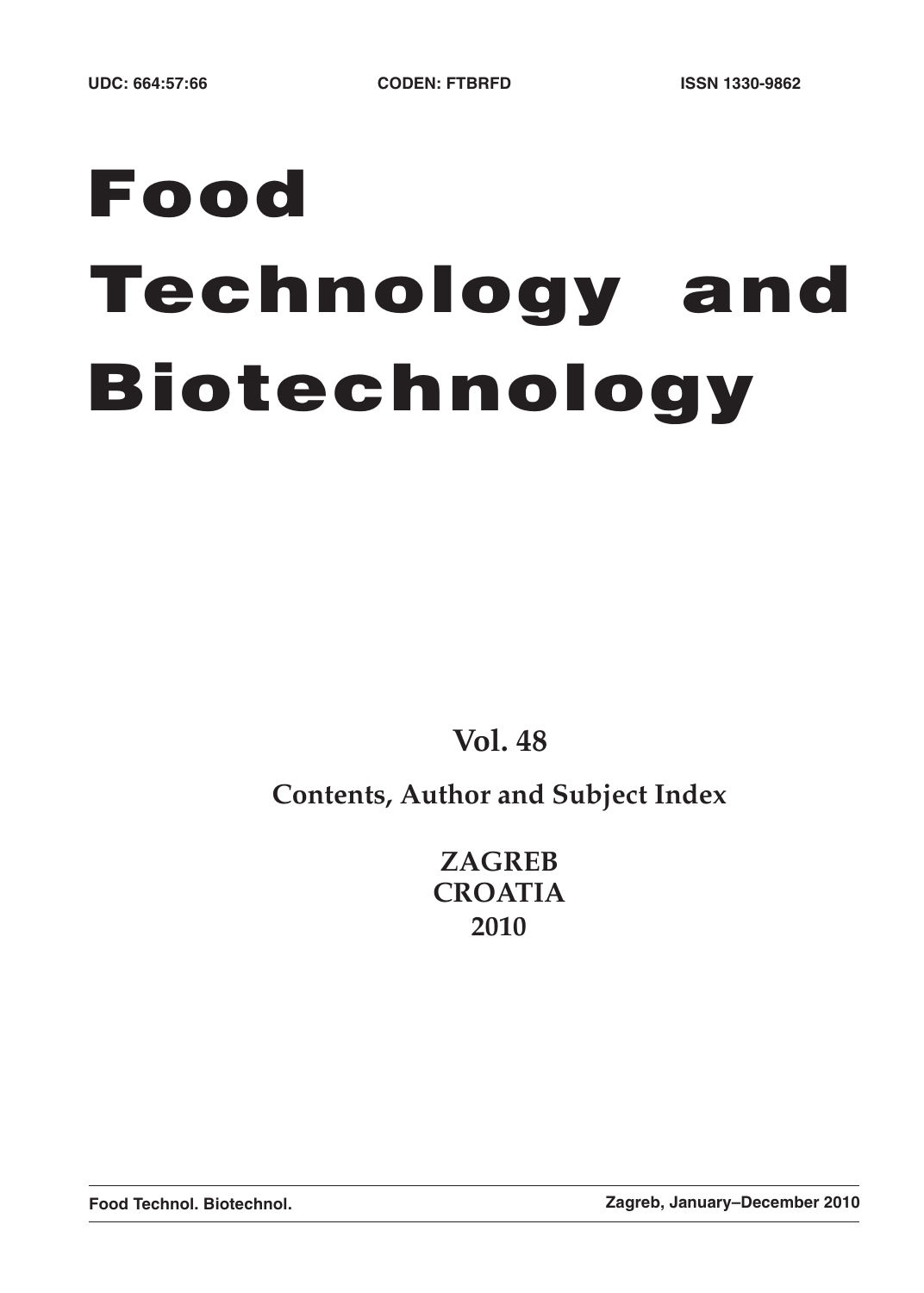# **CONTENTS**

#### **REVIEWS**

| Tomislav Pogačić, Nikolina Kelava, Šimun Zamberlin, Iva Dolenčić-Špehar and<br>Dubravka Samaržija                                                                                                                 |     |
|-------------------------------------------------------------------------------------------------------------------------------------------------------------------------------------------------------------------|-----|
| Methods for Culture-Independent Identification of Lactic Acid Bacteria in Dairy Products. (1)                                                                                                                     | 3   |
| Nikhil S. Shaligram and Rekha S. Singhal                                                                                                                                                                          |     |
| Surfactin - A Review on Biosynthesis, Fermentation, Purification and Applications. (2)                                                                                                                            | 119 |
| Sebastjan Filip, Rok Fink, Janez Hribar and Rajko Vidrih                                                                                                                                                          |     |
|                                                                                                                                                                                                                   | 135 |
| Martin Koller, Anna Salerno, Miguel Dias, Angelika Reiterer and Gerhart Braunegg                                                                                                                                  | 255 |
| Michael Narodoslawsky                                                                                                                                                                                             |     |
|                                                                                                                                                                                                                   | 270 |
| Christiane Luley-Goedl, Thornthan Sawangwan, Mario Mueller, Alexandra Schwarz and<br><b>Bernd Nidetzky</b>                                                                                                        |     |
| Biocatalytic Process for Production of $\alpha$ -Glucosylglycerol Using Sucrose Phosphorylase (3)                                                                                                                 | 276 |
| Dajana Gašo-Sokač, Spomenka Kovač and Djuro Josić                                                                                                                                                                 |     |
| Application of Proteomics in Food Technology and Food Biotechnology: Process Development,                                                                                                                         | 284 |
| Jagoda Šušković, Blaženka Kos, Jasna Beganović, Andreja Leboš Pavunc, Ksenija Habjanič and<br>Srećko Matošić                                                                                                      |     |
| Antimicrobial Activity - The Most Important Property of Probiotic and Starter Lactic Acid                                                                                                                         | 296 |
| Sanja Musladin and Slobodan Barbarić                                                                                                                                                                              |     |
| Yeast PHO Genes: An Excellent Model for Elucidation of Chromatin-Remodelling Mechanisms (3)                                                                                                                       | 308 |
| Renata Teparić, Igor Stuparević and Vladimir Mrša                                                                                                                                                                 |     |
| Incorporation of Homologous and Heterologous Proteins in the Saccharomyces cerevisiae Cell Wall (3)                                                                                                               | 317 |
| Carlos Ricardo Soccol, Luciana Porto de Souza Vandenberghe, Michele Rigon Spier,<br>Adriane Bianchi Pedroni Medeiros, Caroline Tiemi Yamaguishi, Juliano De Dea Lindner,<br>Ashok Pandey and Vanete Thomaz-Soccol |     |
|                                                                                                                                                                                                                   | 413 |
| Ram S. Singh and Rupinder P. Singh                                                                                                                                                                                |     |
| Production of Fructooligosaccharides from Inulin by Endoinulinases and Their Prebiotic Potential (4)                                                                                                              | 435 |
| Anil Kumar Patel, Philippe Michaud, Reeta Rani Singhania, Carlos Ricardo Soccol and<br><b>Ashok Pandey</b>                                                                                                        |     |
|                                                                                                                                                                                                                   | 451 |
| <b>Stig Bengmark</b>                                                                                                                                                                                              |     |
|                                                                                                                                                                                                                   | 464 |

## **ORIGINAL SCIENTIFIC PAPERS**

| Tushar Gulati, Mainak Chakrabarti, Anshu Singh, Muralidhar Duvuuri and Rintu Banerjee                         |    |
|---------------------------------------------------------------------------------------------------------------|----|
| Comparative Study of Response Surface Methodology, Artificial Neural Network and Genetic                      | 11 |
| Crislene Barbosa de Almeida, Kelly Tafari Catelam, Marinônio Lopes Cornélio and<br>José Francisco Lopes Filho |    |
| Morphological and Structural Characteristics of Zein Biofilms with Added Xanthan Gum (1)                      | 19 |
| Dayane Alberton, David Alexander Mitchell, Jesús Cordova, Patrício Peralta Zamora and                         |    |
| Nadia Krieger                                                                                                 |    |
| Production of a Fermented Solid Containing Lipases of Rhizopus microsporus and Its Application                | 28 |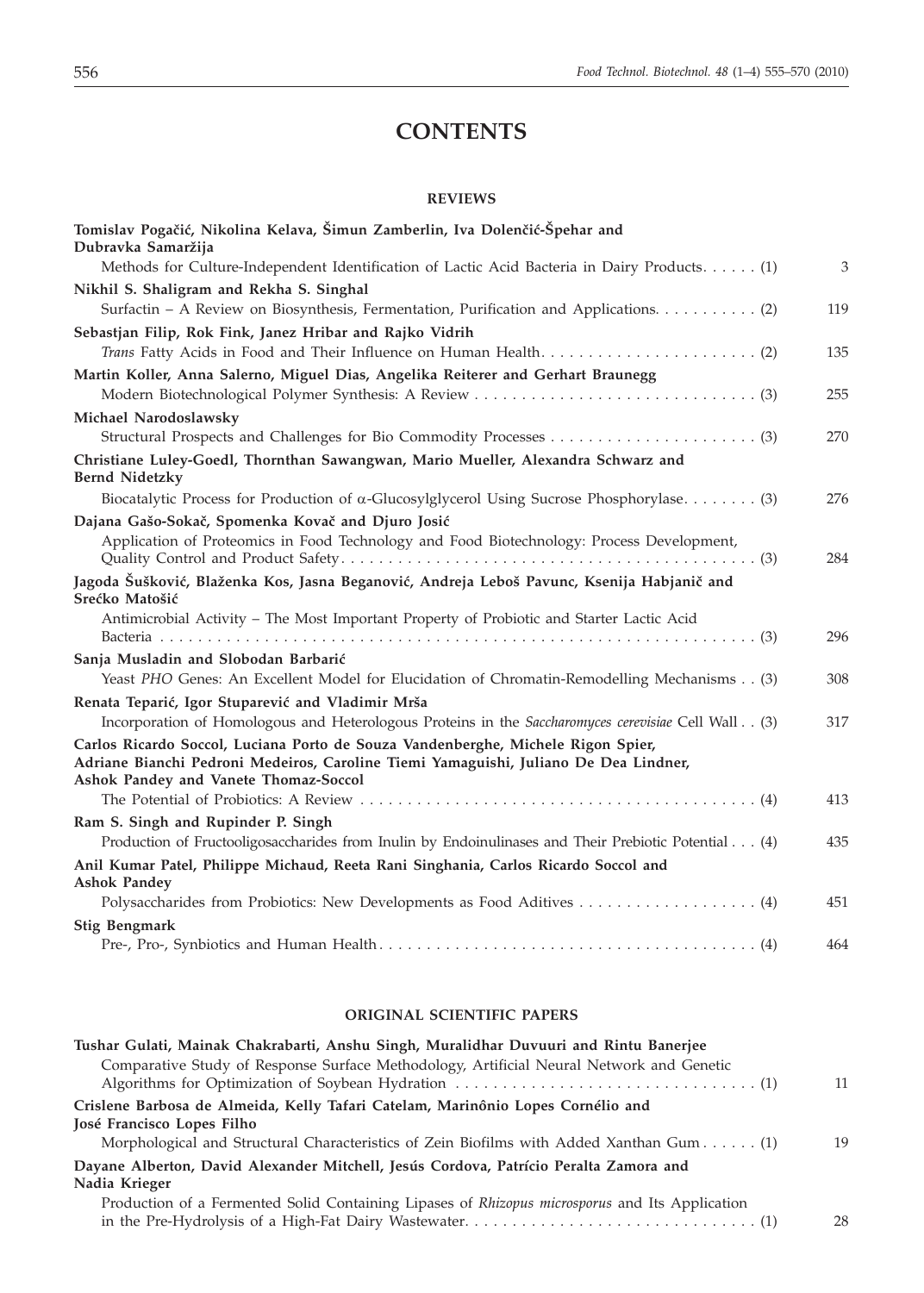| Alejandra Huerta-Abrego, Maira Segura-Campos, Luis Chel-Guerrero, David Betancur-Ancona<br>Changes in the Functional Properties of Three Starches by Interaction with Lima Bean Proteins. . (1)                                                   | 36  |
|---------------------------------------------------------------------------------------------------------------------------------------------------------------------------------------------------------------------------------------------------|-----|
| Bo Chu Wang, Rui He and Zhi Min Li                                                                                                                                                                                                                | 42  |
| Lixia Hou, Yongyi Zhu and Qingxiao Li                                                                                                                                                                                                             | 50  |
| Ivana Marova, Martina Carnecka, Andrea Halienova, Emilia Breierova and Radka Koci<br>Production of Carotenoid-/Ergosterol-Supplemented Biomass by Red Yeast Rhodotorula glutinis                                                                  |     |
|                                                                                                                                                                                                                                                   | 56  |
| Hai Kuan Wang, Cheng Dong, Yong Fu Chen, Li Min Cui and He Ping Zhang<br>A New Probiotic Cheddar Cheese with High ACE-Inhibitory Activity and $\gamma$ -Aminobutyric<br>Acid Content Produced with Koumiss-Derived Lactobacillus casei Zhang  (1) | 62  |
| Li Li, Xi-Hong Li and Zhao-Jun Ban<br>A Mathematical Model of the Modified Atmosphere Packaging (MAP) System for the Gas                                                                                                                          | 71  |
| Fadila Ayati, Majda Aziza, Rachida Maachi and Abdeltif Amrane<br>The Substrate Carbon Consumption and Metabolite Production to Describe the Growth of<br>Geotrichum candidum and Penicilium camemberti on Glucose and Amino Acids (1)             | 79  |
| Sandra Pedisić, Verica Dragović-Uzelac, Branka Levaj and Dubravka Škevin<br>Effect of Maturity and Geographical Region on Anthocyanin Content of Sour Cherries                                                                                    | 86  |
| Fernanda V. A. Risso, Marcio A. Mazutti, Helen Treichel, Fátima Costa, Francisco Maugeri and<br>Maria Isabel Rodrigues                                                                                                                            |     |
| Effect of Organic Solvent on the Characteristics of Free and Immobilized Inulinase from                                                                                                                                                           | 143 |
| Lili Liu, Meihu Ma, Zhaoxia Cai, Xieli Yang and Wentao Wang<br>Purification and Properties of a Collagenolytic Protease Produced by Bacillus cereus MBL13 Strain (2)                                                                              | 151 |
| Momein H. El-Katatny<br>Enzyme Production and Nitrogen Fixation by Free, Immobilized and Coimmobilized<br>Inoculants of Trichoderma harzianum and Azospirillum brasilense and Their Possible Role in                                              | 161 |
| Cristian J. B. de Lima, Luciana F. Coelho and Jonas Contiero<br>The Use of Response Surface Methodology in Optimization of Lactic Acid Production: Focus                                                                                          | 175 |
| Sotirios Fragkostefanakis, Panagiotis Kalaitzis, Dimitrios Gerasopoulos and Anastasios S. Siomos<br>Effects of NaCl on Fermentative Metabolism of Mature Green Tomatoes cv. Ailsa Craig in Brine (2)                                              | 182 |
| Vesna Zechner-Krpan, Vlatka Petravić-Tominac, Iva Gospodarić, Lana Sajli, Senka Đaković and<br>Jelena Filipović-Grčić                                                                                                                             |     |
| Characterization of β-Glucans Isolated from Brewer's Yeast and Dried by Different Methods. (2)                                                                                                                                                    | 189 |
| Slađana Žilić, Vesna Hadži-Tašković Šukalović, Marija Milašinović, Dragana Ignjatović-Micić,<br>Milan Maksimović and Valentina Semenčenko                                                                                                         |     |
| Effect of Micronisation on the Composition and Properties of the Flour from White, Yellow                                                                                                                                                         | 198 |
| Irina Buchovec, Egle Paskeviciute and Zivile Luksiene                                                                                                                                                                                             | 207 |
| Verica Dragović-Uzelac, Zvonimir Savić, Ana Brala, Branka Levaj, Danijela Bursać Kovačević and<br>Ante Biško                                                                                                                                      |     |
| Evaluation of Phenolic Content and Antioxidant Capacity of Blueberry Cultivars (Vaccinium                                                                                                                                                         | 214 |
| Yong-Liang Zhuang, Li-Ping Sun, Xue Zhao, Hu Hou and Ba-Fang Li<br>Investigation of Gelatin Polypeptides of Jellyfish (Rhopilema esculentum) for Their Antioxidant                                                                                | 222 |
| Robert Wild, Satish Patil, Milan Popović, Mark Zappi, Stephen Dufreche and Rakesh Bajpai                                                                                                                                                          |     |
|                                                                                                                                                                                                                                                   | 329 |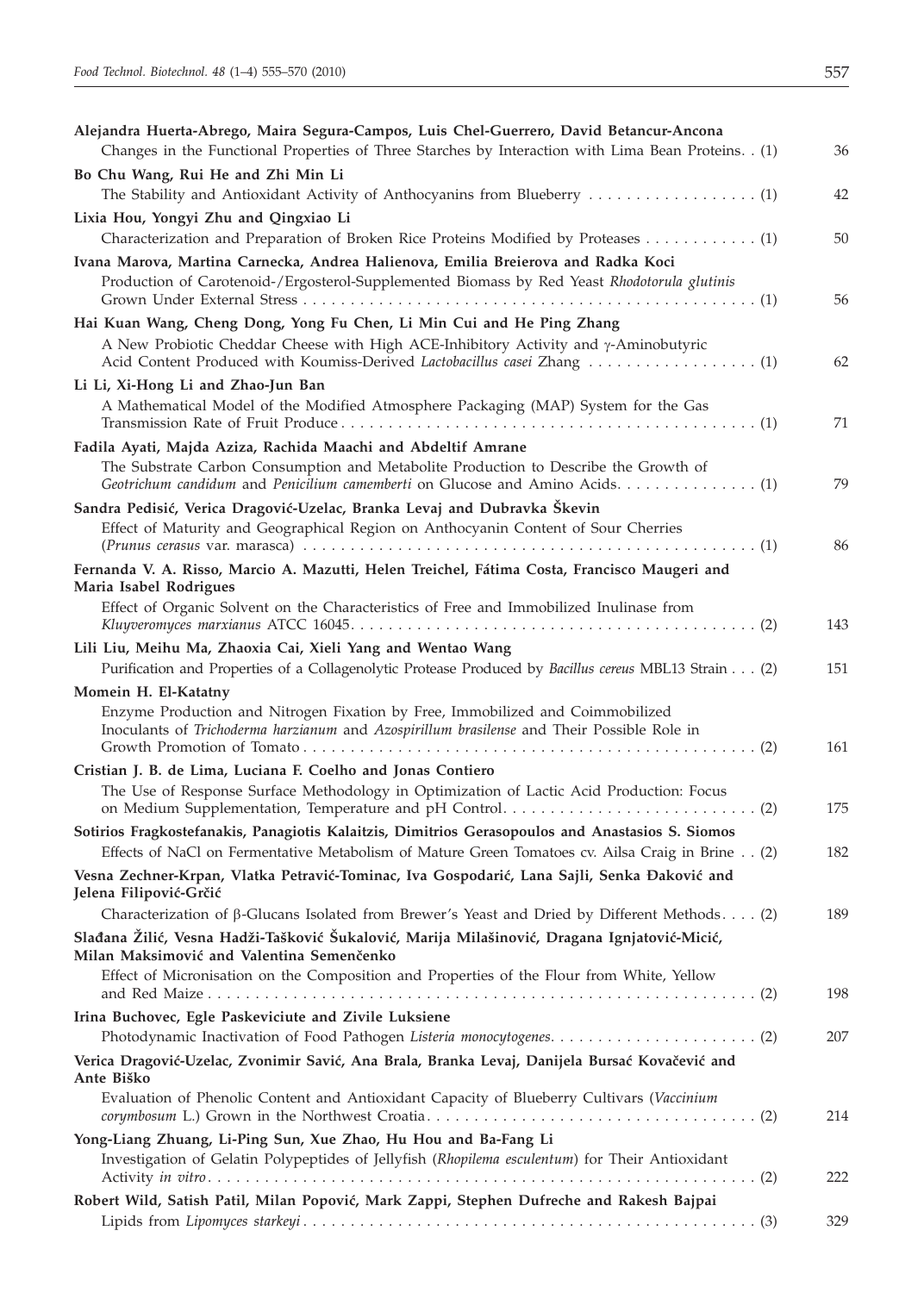| Peter Raspor, Damjana Miklič-Milek, Martina Avbelj and Neža Čadež                                                                                                                |     |
|----------------------------------------------------------------------------------------------------------------------------------------------------------------------------------|-----|
| Biocontrol of Grey Mould Disease on Grape Caused by Botrytis cinerea with Autochthonous                                                                                          | 336 |
| Adela Kogej, Blaž Likozar and Aleksander Pavko                                                                                                                                   |     |
| Lead Biosorption by Self-Immobilized Rhizopus nigricans Pellets in a Laboratory Scale Packed                                                                                     | 344 |
| Antonija Trontel, Vanda Baršić, Anita Slavica, Božidar Šantek and Srđan Novak                                                                                                    |     |
| Modelling the Effect of Different Substrates and Temperature on the Growth and Lactic Acid                                                                                       | 352 |
| Mladen Pavlečić, Ivna Vrana, Kristijan Vibovec, Mirela Ivančić Šantek, Predrag Horvat and<br>Božidar Šantek                                                                      |     |
|                                                                                                                                                                                  | 362 |
| Želimir Kurtanjek                                                                                                                                                                |     |
|                                                                                                                                                                                  | 368 |
| Stevan Popov, Jovana Ranković, Jelena Dodić, Siniša Dodić and Aleksandar Jokić                                                                                                   |     |
| Bioethanol Production from Raw Juice as Intermediate of Sugar Beet Processing: A Response                                                                                        |     |
|                                                                                                                                                                                  | 376 |
| Ida Leskošek-Čukalović, Saša Despotović, Viktor Nedović, Nada Lakić and Miomir Nikšić<br>New Type of Beer - Beer with Improved Functionality and Defined Pharmacodynamic         |     |
|                                                                                                                                                                                  | 384 |
| Marijan Bošnjak, Nikolina Udiković Kolić, Ines Petrić, Darin Cihlar and Dubravka Hršak                                                                                           |     |
| Integrated Approach to Mathematical Modelling of Atrazine Degradation in Different                                                                                               |     |
|                                                                                                                                                                                  | 392 |
| Morteza Shojaei Moghadam, Hooi Ling Foo, Thean Chor Leow, Raha Abdul Rahim and<br><b>Teck Chwen Loh</b>                                                                          |     |
| Novel Bacteriocinogenic Lactobacillus plantarum Strains and Their Differentiation by<br>Sequence Analysis of 16S rDNA, 16S-23S and 23S-5S Intergenic Spacer Regions and Randomly | 476 |
| Bindhumol Ismail and Kesavan Madhavan Nampoothiri                                                                                                                                |     |
| Exopolysaccharide Production and Prevention of Syneresis in Starch Using Encapsulated                                                                                            | 484 |
| Mei Yang and Li Li                                                                                                                                                               |     |
| Physicochemical, Textural and Sensory Characteristics of Probiotic Soy Yogurt Prepared from                                                                                      | 490 |
| Selvakumar Dharmaraj and Kandasamy Dhevendaran                                                                                                                                   |     |
| Evaluation of Streptomyces as a Probiotic Feed for the Growth of Ornamental Fish Xiphophorus                                                                                     |     |
|                                                                                                                                                                                  | 497 |
| Sonja Lesjak, Drasko Boko and Ivana Weygand-Durasevic                                                                                                                            |     |
| Seryl-tRNA Synthetases from Methanogenic Archaea: Suppression of Bacterial Amber Mutation                                                                                        | 512 |
| Jian Ren, Xi-Qun Zheng, Xiao-Lan Liu and Huan Liu                                                                                                                                |     |
| Purification and Characterization of Antioxidant Peptide from Sunflower Protein Hydrolysate. (4)                                                                                 | 519 |
| Marijana Sakač, Jasna Čanadanović-Brunet, Aleksandra Mišan, Vesna Tumbas and Đorđe Medić                                                                                         |     |
|                                                                                                                                                                                  | 524 |
| Irena Budić-Leto, Goran Zdunić, Mara Banović, Karin Kovačević Ganić, Iva Tomić-Potrebuješ and<br>Tomislav Lovrić                                                                 |     |
| Fermentative Aroma Compounds and Sensory Descriptors of Traditional Croatian Dessert                                                                                             | 530 |
| Branka Levaj, Verica Dragović-Uzelac, Karmela Delonga, Karin Kovačević Ganić,<br>Mara Banović and Danijela Bursać Kovačević                                                      |     |
| Polyphenols and Volatiles in Fruits of Two Sour Cherry Cultivars, Some Berry Fruits and                                                                                          |     |
|                                                                                                                                                                                  | 538 |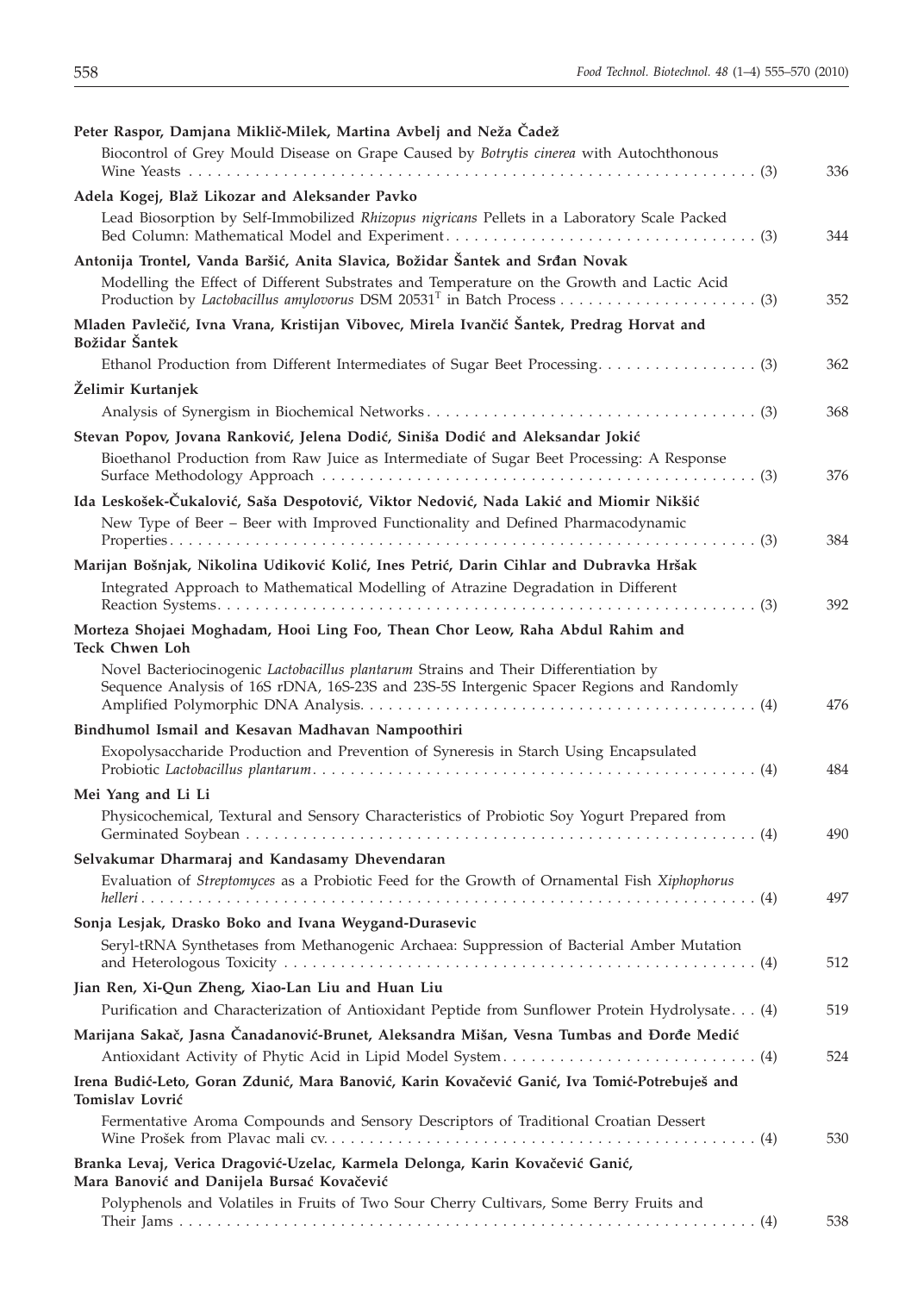# **SCIENTIFIC NOTES**

| Keliang Yan, Wen Zhang, Hongbo Yu, Hongxun Wang and Xiaoyu Zhang<br>New Polysaccharide Compounds Derived from Submerged Culture of Ganoderma lucidum                                                                                        | 94  |
|---------------------------------------------------------------------------------------------------------------------------------------------------------------------------------------------------------------------------------------------|-----|
| Sezai Ercisli, Murat Tosun, Boris Duralija, Sandra Voća, Memnune Sengul and Metin Turan<br>Phytochemical Content of Some Black (Morus nigra L.) and Purple (Morus rubra L.) Mulberry                                                        | 102 |
| Fan-Yun Meng, Xiao-Nan Liu, Le Jia, Zhen Song, Peng Deng and Ke-Ming Fan<br>Culture Optimization and Amino Acid Composition of Cr-Enriched Mycelia of Pleurotus                                                                             | 107 |
| Elżbieta Klewicka<br>Fermented Beetroot Juice as a Factor Limiting Chemical Mutations Induced by MNNG in                                                                                                                                    | 229 |
| Jurica Zucko, Antonio Starcevic, Janko Diminic, Mouhsine Elbekali, Mohamed Lisfi,<br>Paul F. Long, John Cullum and Daslav Hranueli<br>From DNA Sequences to Chemical Structures - Methods for Mining Microbial Genomic and                  | 234 |
| Norfarina Muhamad Nor, Rosfarizan Mohamad, Hooi Ling Foo and Raha Abdul Rahim<br>Improvement of Folate Biosynthesis by Lactic Acid Bacteria Using Response Surface                                                                          | 243 |
| Vasilij Valenčič, Dunja Bandelj Mavsar, Milena Bučar-Miklavčič, Bojan Butinar, Neža Čadež,<br>Terezija Golob, Peter Raspor and Sonja Smole Možina<br>The Impact of Production Technology on the Growth of Indigenous Microflora and Quality | 404 |
| Akinniyi Osuntoki and Ifeoma Korie<br>Antioxidant Activity of Whey from Milk Fermented with Lactobacillus Species Isolated from                                                                                                             | 505 |
| Tarcila Bueno dos Santos, David Alexander Mitchell, Nadia Krieger, Vivian Rotuno Moure and<br>Éverton Fernando Zanoelo<br>Experimental and Modelling Study of Enzymatic Oxidation of 5-o-Caffeoylquinic Acid by                             | 548 |

#### **APPENDICES**

| Vladimir Mrša                                              | $\overline{1}$ |
|------------------------------------------------------------|----------------|
| Jagoda Šušković and Božidar Šantek                         |                |
|                                                            | 251            |
|                                                            | 253            |
| Ashok Pandey, Christian Larroche and Carlos Ricardo Soccol |                |
|                                                            | 411            |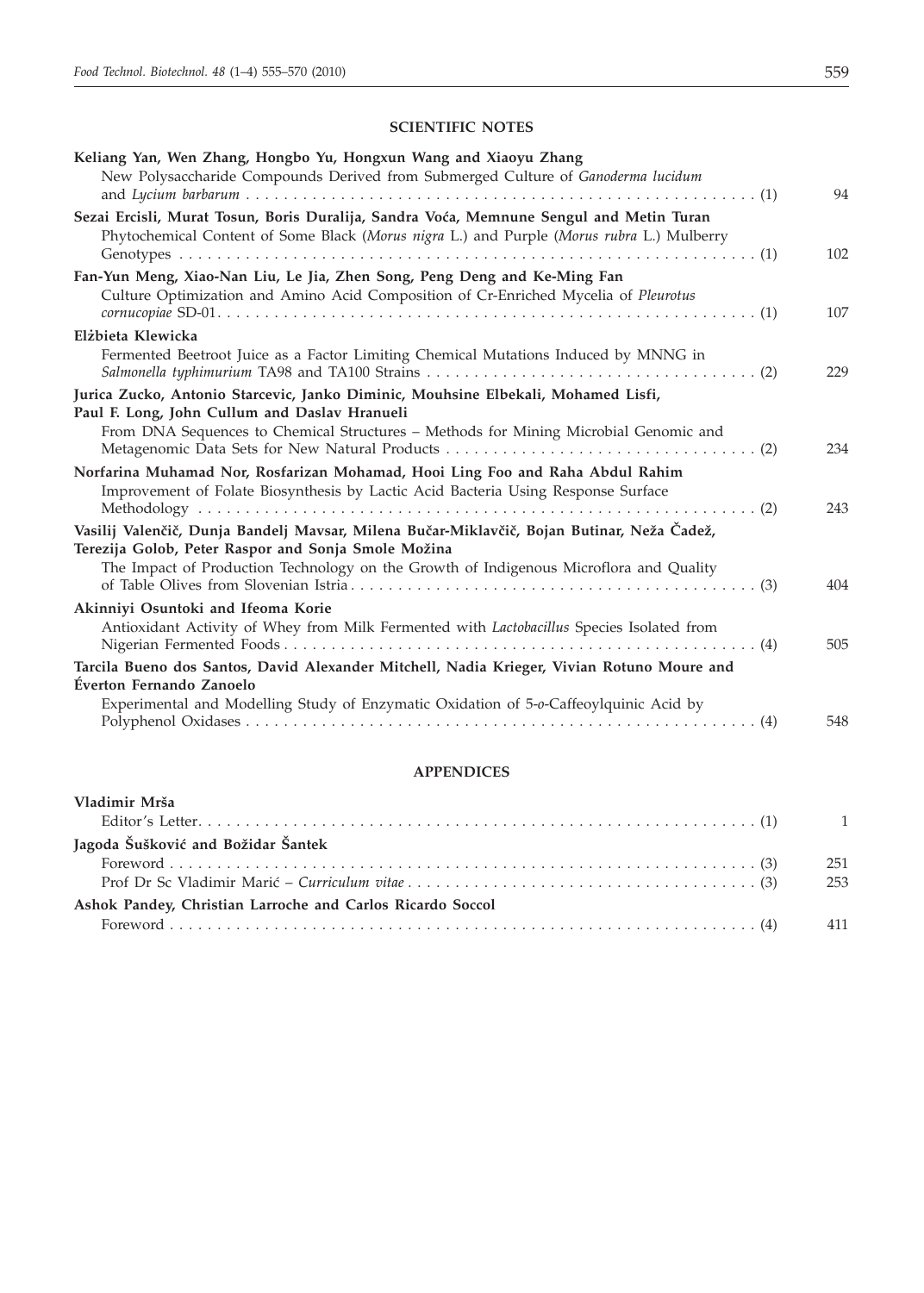# **AUTHOR INDEX**

| Abdul Rahim, Raha (1, 4) 243, 476                                                                                                                                                              |                |
|------------------------------------------------------------------------------------------------------------------------------------------------------------------------------------------------|----------------|
| Alberton, Dayane<br>(1)                                                                                                                                                                        | 28             |
| Almeida, Crislene Barbosa de.<br>(1)                                                                                                                                                           | 19             |
| Amrane, Abdeltif<br>(1)                                                                                                                                                                        | 79             |
| Avbelj, Martina<br>(3)                                                                                                                                                                         | 336            |
| Ayati, Fadila<br>(1)                                                                                                                                                                           | 79             |
| Aziza, Majda<br>(1)                                                                                                                                                                            | 79             |
|                                                                                                                                                                                                |                |
|                                                                                                                                                                                                |                |
| Bajpai, Rakesh<br>(3)                                                                                                                                                                          | 329            |
| (1)<br>Ban, Zhao-Jun $\ldots$ $\ldots$ $\ldots$ $\ldots$                                                                                                                                       | 71             |
| Bandelj Mavsar, Dunja.<br>(3)                                                                                                                                                                  | 404            |
| Banerjee, Rintu<br>(1)                                                                                                                                                                         | 11             |
| Banović, Mara<br>$(4)$ 530,                                                                                                                                                                    | 538            |
| Barbarić, Slobodan<br>(3)                                                                                                                                                                      | 308            |
| Baršić, Vanda.<br>(3)                                                                                                                                                                          | 352            |
| Beganović, Jasna<br>(3)                                                                                                                                                                        | 296            |
| Bengmark, Stig.<br>(4)                                                                                                                                                                         | 464            |
| Betancur-Ancona, David<br>(1)                                                                                                                                                                  | 36             |
| Bianchi Pedroni Medeiros, Adriane<br>(4)                                                                                                                                                       | 413            |
| (2)<br>Biško, Ante $\ldots$                                                                                                                                                                    | 214            |
| Boko, Drasko.<br>(4)                                                                                                                                                                           | 512            |
| Bošnjak, Marijan<br>(3)                                                                                                                                                                        | 392            |
| (2)<br>Brala, Ana.                                                                                                                                                                             | 214            |
|                                                                                                                                                                                                |                |
| Braunegg, Gerhart.<br>(3)                                                                                                                                                                      | 255            |
| Breierova, Emilia<br>(1)                                                                                                                                                                       | 56             |
| (2)<br>Buchovec, Irina<br>$\ddot{\phantom{0}}$                                                                                                                                                 | 207            |
| Bučar-Miklavčič, Milena<br>(3)                                                                                                                                                                 | 404            |
| Budić-Leto, Irena<br>(4)                                                                                                                                                                       | 530            |
| Bursać Kovačević, Danijela (2, 4) 214, 538                                                                                                                                                     |                |
| Butinar, Bojan<br>(3)                                                                                                                                                                          | 404            |
|                                                                                                                                                                                                |                |
|                                                                                                                                                                                                |                |
|                                                                                                                                                                                                | 151            |
| Cai, Zhaoxia<br>(2)                                                                                                                                                                            |                |
| Carnecka, Martina.<br>(1)                                                                                                                                                                      | 56             |
| Catelam, Kelly Tafari<br>(1)                                                                                                                                                                   | 19             |
| Chakrabarti, Mainak.<br>(1)                                                                                                                                                                    | 11             |
| Chel-Guerrero, Luis<br>(1)<br>$\mathcal{L}^{\mathcal{L}}$<br>$\mathbf{1}$ and $\mathbf{1}$ and $\mathbf{1}$                                                                                    | 36             |
| Chen, Yong Fu $\ldots$ $\ldots$ $\ldots$ $\ldots$ $\ldots$<br>(1)                                                                                                                              | 62             |
| Cihlar, Darin<br>(3)                                                                                                                                                                           | 392            |
| Coelho, Luciana F.<br>(2)                                                                                                                                                                      | 175            |
| Contiero, Jonas<br>(2)                                                                                                                                                                         | 175            |
| (1)<br>$\ddot{\phantom{a}}$<br>$\ddot{\phantom{0}}$<br>$\ddot{\phantom{0}}$<br>$\ddot{\phantom{0}}$                                                                                            | 28             |
| Cordova, Jesús<br>Cornélio, Marinônio Lopes (1)                                                                                                                                                | 19             |
| Costa, Fátima.<br>(2)<br>$\mathbf{L}$<br>$\ddot{\phantom{a}}$<br>$\sim 10^{-1}$<br>$\ddot{\phantom{0}}$<br>$\ddot{\phantom{0}}$                                                                | 143            |
| Cui, Li Min<br>(1)<br>and the company of the company<br>$\mathbb{Z}^{\mathbb{Z}}$                                                                                                              | 62             |
| Cullum, John.<br>(2)<br>$\sim 100$ km s $^{-1}$<br>$\mathcal{L}^{\pm}$                                                                                                                         | 234            |
|                                                                                                                                                                                                |                |
|                                                                                                                                                                                                |                |
| Čadež, Neža                                                                                                                                                                                    | $(3)$ 336, 404 |
| Čanadanović-Brunet, Jasna<br>(4)                                                                                                                                                               | 524            |
|                                                                                                                                                                                                |                |
| Dea Lindner, Juliano De<br>(4)<br>$\sim$ $\sim$<br>$\sim 10^{-1}$ and $\sim 10^{-1}$                                                                                                           | 413            |
| Delonga, Karmela<br>(4)<br>$\ddot{\phantom{0}}$<br>$\mathcal{L}^{\mathcal{L}}$<br>$\mathbb{Z}^{\mathbb{Z}^2}$<br>$\ddot{\phantom{0}}$                                                          | 538            |
| Deng, Peng $\ldots$<br>(1)<br>V.<br>$\ddot{\phantom{0}}$<br>$\ddot{\phantom{a}}$<br>$\ddot{\phantom{0}}$<br>$\ddot{\phantom{0}}$<br>$\ddot{\phantom{0}}$<br>$\ddot{\phantom{0}}$               | 107            |
| Despotović, Saša<br>(3)<br>$\ddot{\phantom{a}}$<br>$\mathbf{r}$<br>$\ddot{\phantom{a}}$<br>$\sim 10^{-1}$<br>$\ddot{\phantom{0}}$<br>$\ddot{\phantom{0}}$                                      | 384            |
| Dharmaraj, Selvakumar.<br>(4)<br>$\ddot{\phantom{a}}$<br>$\ddot{\phantom{a}}$<br>$\ddot{\phantom{0}}$<br>$\ddot{\phantom{a}}$<br>$\sim$ $\sim$<br>$\ddot{\phantom{a}}$<br>$\ddot{\phantom{a}}$ | 497            |
| $\sim 10$ $\sim$<br>$\ddot{\phantom{a}}$<br>$\ddot{\phantom{0}}$<br>$\ddot{\phantom{0}}$<br>$\bar{z}$                                                                                          | 497            |
| Dhevendaran, Kandasamy.<br>(4)                                                                                                                                                                 |                |
| Dias, Miguel<br>(3)<br><b>Carl America</b>                                                                                                                                                     | 255            |
| Diminic, Janko<br>(2)<br>$\ddot{\phantom{0}}$<br>Dodić, Jelena<br>(3)                                                                                                                          | 234<br>376     |

| Dodić, Siniša (3)                                                                                                                                                      |                                                                                                                      | 376        |
|------------------------------------------------------------------------------------------------------------------------------------------------------------------------|----------------------------------------------------------------------------------------------------------------------|------------|
| Dolenčić-Špehar, Iva. (1)                                                                                                                                              |                                                                                                                      | 3          |
| Dong, Cheng. $\ldots$ $\ldots$ $\ldots$ $\ldots$ $\ldots$                                                                                                              | (1)                                                                                                                  | 62         |
| dos Santos, Tarcila Bueno                                                                                                                                              | (4)                                                                                                                  | 548        |
| Dragović-Uzelac, Verica (1, 2, 4)                                                                                                                                      |                                                                                                                      | 86,        |
|                                                                                                                                                                        | 214, 538                                                                                                             |            |
| Dufreche, Stephen.                                                                                                                                                     | (3)                                                                                                                  | 329        |
| Duralija, Boris                                                                                                                                                        | (1)                                                                                                                  | 102        |
| Duvuuri, Muralidhar                                                                                                                                                    | (1)                                                                                                                  | 11         |
|                                                                                                                                                                        |                                                                                                                      |            |
| Daković, Senka                                                                                                                                                         | (2)                                                                                                                  | 189        |
| El-Katatny, Momein H.                                                                                                                                                  | (2)<br>$\ddot{\phantom{0}}$                                                                                          | 161        |
| Elbekali, Mouhsine                                                                                                                                                     | (2)                                                                                                                  | 234        |
| Ercisli, Sezai                                                                                                                                                         | (1)                                                                                                                  | 102        |
|                                                                                                                                                                        |                                                                                                                      |            |
| Fan, Ke-Ming. $\ldots$ $\ldots$ $\ldots$ $\ldots$                                                                                                                      | (1)                                                                                                                  | 107        |
| Filip, Sebastjan                                                                                                                                                       | (2)                                                                                                                  | 135        |
| Filipović-Grčić, Jelena                                                                                                                                                | (2)<br>$\ddot{\phantom{0}}$                                                                                          | 189        |
| Fink, Rok                                                                                                                                                              | (2)                                                                                                                  | 135        |
| Foo, Hooi Ling (2, 4) 243, 476                                                                                                                                         |                                                                                                                      |            |
| Fragkostefanakis, Sotirios.                                                                                                                                            |                                                                                                                      | 182        |
|                                                                                                                                                                        | $\mathbb{Z}^{\mathbb{Z}}$<br>(2)                                                                                     |            |
| Gašo-Sokač, Dajana                                                                                                                                                     | (3)                                                                                                                  | 284        |
| Gerasopoulos, Dimitrios                                                                                                                                                | (2)                                                                                                                  | 182        |
| Golob, Terezija                                                                                                                                                        | (3)                                                                                                                  | 404        |
| Gospodarić, Iva.                                                                                                                                                       | (2)                                                                                                                  | 189        |
| Gulati, Tushar                                                                                                                                                         | (1)                                                                                                                  | 11         |
|                                                                                                                                                                        |                                                                                                                      |            |
|                                                                                                                                                                        |                                                                                                                      |            |
|                                                                                                                                                                        |                                                                                                                      |            |
| Habjanič, Ksenija                                                                                                                                                      | (3)<br>$\ddot{\phantom{0}}$                                                                                          | 296        |
| Hadži-Tašković Šukalović, Vesna                                                                                                                                        | (2)<br>$\cdot$                                                                                                       | 198        |
| Halienova, Andrea                                                                                                                                                      | (1)<br>$\ddot{\phantom{0}}$                                                                                          | 56         |
| He, Rui<br>$\mathcal{L}^{\mathcal{A}}$ . The set of the set of the set of the set of the $\mathcal{L}^{\mathcal{A}}$                                                   | (1)                                                                                                                  | 42         |
| Horvat, Predrag.                                                                                                                                                       | (3)<br>and a state<br>$\ddot{\phantom{0}}$                                                                           | 362        |
| Hou, Hu. $\ldots$ $\ldots$ $\ldots$ $\ldots$ $\ldots$                                                                                                                  | (2)<br>$\ddot{\phantom{0}}$                                                                                          | 222        |
| Hou, Lixia $\ldots$ $\ldots$ $\ldots$                                                                                                                                  | (1)<br>$\mathcal{L}^{\pm}$ , $\mathcal{L}^{\pm}$ , $\mathcal{L}^{\pm}$ , $\mathcal{L}^{\pm}$<br>$\ddot{\phantom{0}}$ | 50         |
| Hranueli, Daslav                                                                                                                                                       | (2)<br>$\cdot$                                                                                                       | 234        |
| Hribar, Janez                                                                                                                                                          | (2)<br>$\cdot$                                                                                                       | 135        |
| Hršak, Dubravka                                                                                                                                                        | (3)                                                                                                                  | 392        |
| Huerta-Abrego, Alejandra                                                                                                                                               | (1)<br>$\ddot{\phantom{0}}$                                                                                          | 36         |
|                                                                                                                                                                        |                                                                                                                      |            |
| Ignjatović-Micić, Dragana                                                                                                                                              | (2)                                                                                                                  | 198        |
| Ismail, Bindhumol.                                                                                                                                                     | (4)                                                                                                                  | 484        |
| Ivančić Šantek, Mirela                                                                                                                                                 | (3)<br>$\ddot{\phantom{0}}$                                                                                          | 362        |
|                                                                                                                                                                        | $\mathcal{L}=\mathcal{L}=\mathcal{L}$                                                                                | 107        |
|                                                                                                                                                                        | (1)                                                                                                                  |            |
| Jia, Le. $\ldots$ $\ldots$ $\ldots$ $\ldots$<br>Jokić, Aleksandar                                                                                                      | (3)<br>$\mathbb{Z}^{\mathbb{Z}}$<br>$\mathcal{L}^{\pm}$<br>$\ddot{\phantom{a}}$                                      | 376        |
| Josić, Djuro. $\ldots$<br>$\ddot{\phantom{a}}$                                                                                                                         | (3)<br>$\ddot{\phantom{a}}$                                                                                          | 284        |
| Kalaitzis, Panagiotis<br>$\cdot$                                                                                                                                       | (2)<br>$\ddot{\phantom{0}}$                                                                                          | 182        |
| Kelava, Nikolina<br>$\ddot{\phantom{0}}$<br>$\mathbf{r}$<br>$\ddot{\phantom{0}}$                                                                                       | (1)<br>$\ddot{\phantom{a}}$                                                                                          | 3          |
| Klewicka, Elżbieta.<br>$\sim 100$ km s $^{-1}$<br>$\ddot{\phantom{a}}$<br>$\ddot{\phantom{a}}$                                                                         | $\ddot{\phantom{a}}$<br>$\ddot{\phantom{a}}$                                                                         | 229        |
| $\sim$ $\sim$<br>$\mathbf{L}$<br>$\ddot{\phantom{a}}$<br>$\ddot{\phantom{a}}$<br>$\ddot{\phantom{a}}$                                                                  | (2)<br>$\ddot{\phantom{a}}$<br>$\ddot{\phantom{a}}$                                                                  | 56         |
| Koci, Radka.                                                                                                                                                           | (1)<br>$\ddot{\phantom{0}}$                                                                                          | 344        |
| Kogej, Adela.<br>$\ddot{\phantom{0}}$<br>$\ddot{\phantom{0}}$<br>$\ddot{\phantom{0}}$<br>$\mathcal{L}=\mathcal{L}$<br>$\ddot{\phantom{0}}$                             | (3)<br>$\ddot{\phantom{0}}$<br>$\ddot{\phantom{0}}$                                                                  |            |
| Koller, Martin<br>$\ddot{\phantom{0}}$<br><b>Contract</b><br>$\ddot{\phantom{0}}$<br>$\ddot{\phantom{0}}$                                                              | (3)<br>$\ddot{\phantom{0}}$                                                                                          | 255        |
| Korie, Ifeoma.<br>$\mathbf{r}$<br>$\ddot{\phantom{a}}$<br>$\mathcal{L}^{\pm}$<br>$\ddot{\phantom{a}}$<br>$\ddot{\phantom{0}}$<br>$\ddot{\phantom{0}}$<br>Kos, Blaženka | (4)<br>(3)                                                                                                           | 505<br>296 |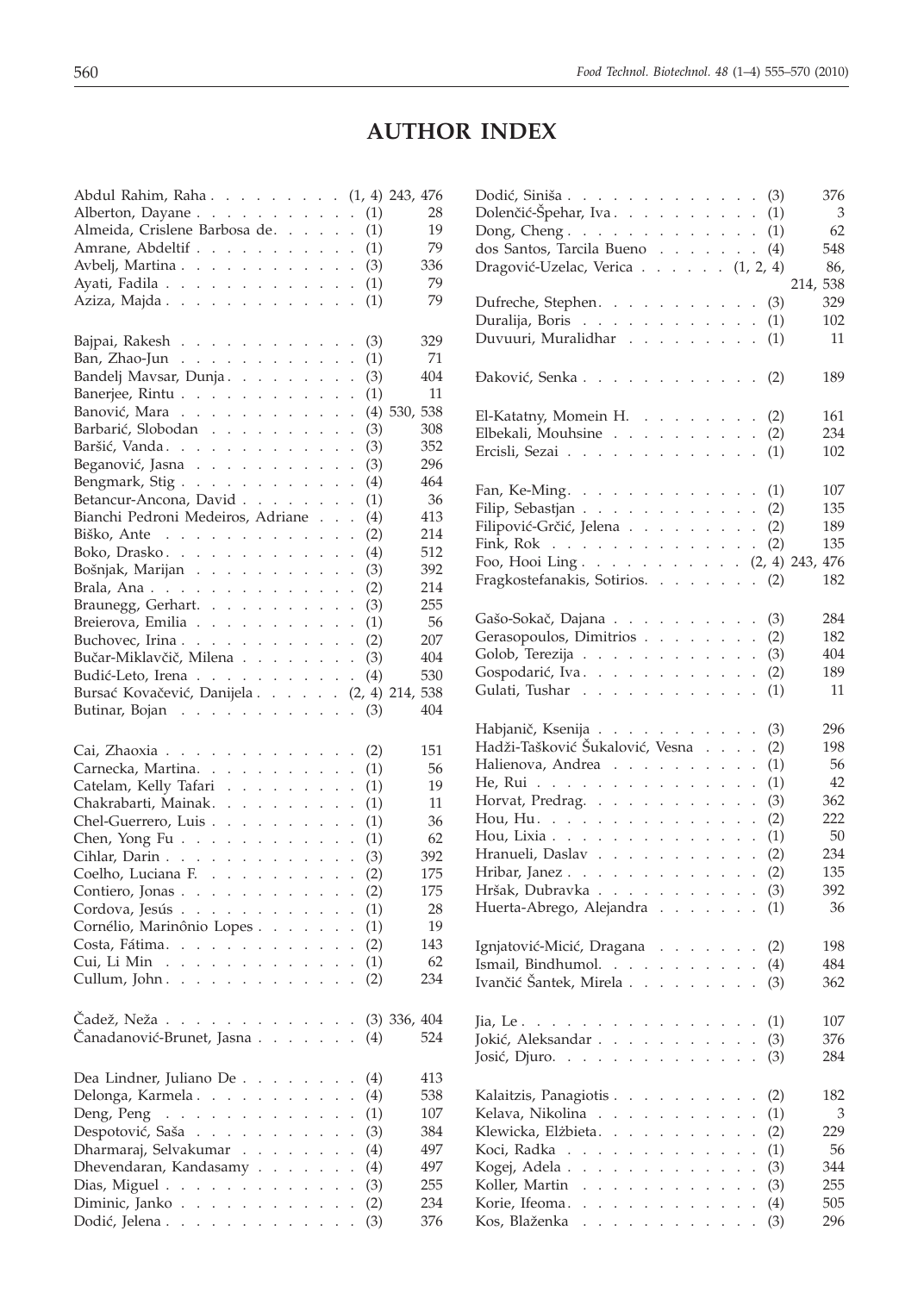| Kovač, Spomenka (3)                                                                                    |  |  |     |          | 284    | Osuntoki, Akinniyi (4)                                             |     | 505      |
|--------------------------------------------------------------------------------------------------------|--|--|-----|----------|--------|--------------------------------------------------------------------|-----|----------|
| Kovačević Ganić, Karin (4) 530, 538                                                                    |  |  |     |          |        |                                                                    |     |          |
| Krieger, Nadia $\ldots \ldots \ldots \ldots (1, 4)$                                                    |  |  |     | 28, 548  |        | Pandey, Ashok $\ldots$ $\ldots$ $\ldots$ $\ldots$ $\ldots$ (4)     |     | 411,     |
| Kurtanjek, Želimir. (3)                                                                                |  |  |     |          | 368    |                                                                    |     | 413, 451 |
|                                                                                                        |  |  |     |          |        | Paskeviciute, Egle                                                 | (2) | 207      |
|                                                                                                        |  |  |     |          |        | Patel, Anil Kumar. (4)                                             |     | 451      |
| Lakić, Nada                                                                                            |  |  | (3) |          | 384    | Patil, Satish (3)                                                  |     | 329      |
| Larroche, Christian $\cdots$ $\cdots$ $\cdots$ $\cdots$ $\cdots$ (4)                                   |  |  |     |          | 411    | Pavko, Aleksander (3)                                              |     | 344      |
| Leboš Pavunc, Andreja (3)                                                                              |  |  |     |          | 296    | Pavlečić, Mladen                                                   | (3) | 362      |
| Leow, Thean Chor $\cdots$ $\cdots$ $\cdots$ $\cdots$ $\cdots$ $(4)$                                    |  |  |     |          | 476    | Pedisić, Sandra (1)                                                |     | 86       |
| Lesjak, Sonja $\ldots$ $\ldots$ $\ldots$ $\ldots$ $\ldots$ $(4)$                                       |  |  |     |          | 512    | Peralta Zamora, Patrício (1)                                       |     | 28       |
| Leskošek-Čukalović, Ida (3)                                                                            |  |  |     |          | 384    | Petravić-Tominac, Vlatka (2)                                       |     | 189      |
| Levaj, Branka $(1, 2, 4)$                                                                              |  |  |     |          | 86,    |                                                                    |     | 392      |
|                                                                                                        |  |  |     | 214, 538 |        | Petrić, Ines. (3)                                                  |     |          |
| Li, Ba-Fang.                                                                                           |  |  | (2) |          | 222    | Pogačić, Tomislav (1)                                              |     | 3        |
| Li, Li (1)                                                                                             |  |  |     |          | 71     | Popov, Stevan (3)                                                  |     | 376      |
| Li, Li (4)                                                                                             |  |  |     |          | 490    | Popović, Milan (3)                                                 |     | 329      |
| Li, Qingxiao $\cdots$ $\cdots$ $\cdots$ $\cdots$ $\cdots$ $\cdots$ $\cdots$ $\cdots$ $\cdots$ $\cdots$ |  |  |     |          | 50     | Porto de Souza Vandenberghe, Luciana . (4)                         |     | 413      |
| Li, Xi-Hong (1)                                                                                        |  |  |     |          | 71     |                                                                    |     |          |
| Li, Zhi Min (1)                                                                                        |  |  |     |          | 42     | Ranković, Jovana                                                   | (3) | 376      |
| Likozar, Blaž.                                                                                         |  |  | (3) |          | 344    | Raspor, Peter (3) 336, 404                                         |     |          |
| Lima, Cristian J. B. de                                                                                |  |  |     |          | 175    | Reiterer, Angelika (3)                                             |     | 255      |
|                                                                                                        |  |  | (2) |          | 234    | Ren, Jian. (4)                                                     |     | 519      |
| Lisfi, Mohamed.                                                                                        |  |  | (2) |          |        | Rigon Spier, Michele. (4)                                          |     | 413      |
| Liu, Huan (4)                                                                                          |  |  |     |          | 519    | Risso, Fernanda V. A. (2)                                          |     | 143      |
| Liu, Lili                                                                                              |  |  | (2) |          | 151    | Rodrigues, Maria Isabel (2)                                        |     | 143      |
| Liu, Xiao-Lan. (4)                                                                                     |  |  |     |          | 519    |                                                                    |     |          |
| Liu, Xiao-Nan                                                                                          |  |  | (1) |          | 107    |                                                                    |     |          |
| Loh, Teck Chwen                                                                                        |  |  | (4) |          | 476    | Sajli, Lana $\ldots \ldots \ldots \ldots \ldots \ldots (2)$        |     | 189      |
| Long, Paul F (2)                                                                                       |  |  |     |          | 234    | Sakač, Marijana (4)                                                |     | 524      |
| Lopes Filho, José Francisco (1)                                                                        |  |  |     |          | 19     | Salerno, Anna $\ldots$ $\ldots$ $\ldots$ $\ldots$ $\ldots$ (3)     |     | 255      |
| Lovrić, Tomislav (4)                                                                                   |  |  |     |          | 530    | Samaržija, Dubravka. (1)                                           |     | 3        |
| Luksiene, Zivile.                                                                                      |  |  | (2) |          | 207    | Savić, Zvonimir. (2)                                               |     | 214      |
| Luley-Goedl, Christiane                                                                                |  |  | (3) |          | 276    | Sawangwan, Thornthan (3)                                           |     | 276      |
|                                                                                                        |  |  |     |          |        | Schwarz, Alexandra (3)                                             |     | 276      |
|                                                                                                        |  |  |     |          |        | Segura-Campos, Maira. (1)                                          |     | 36       |
| Ma, Meihu (2)                                                                                          |  |  |     |          | 151    | Semenčenko, Valentina. (2)                                         |     | 198      |
| Maachi, Rachida                                                                                        |  |  | (1) |          | 79     | Sengul, Memnune. $\ldots$ (1)                                      |     | 102      |
| Maksimović, Milan (2)                                                                                  |  |  |     |          | 198    | Shaligram, Nikhil S. (2)                                           |     | 119      |
| Marova, Ivana $\cdots$ (1)                                                                             |  |  |     |          | 56     | Singh, Anshu. $\ldots$ $\ldots$ $\ldots$ $\ldots$ $\ldots$ (1)     |     | 11       |
| Matošić, Srećko (3)                                                                                    |  |  |     |          | 296    | Singh, Ram S. (4)                                                  |     | 435      |
| Maugeri, Francisco (2)                                                                                 |  |  |     |          | 143    | Singh, Rupinder P. (4)                                             |     | 435      |
| Mazutti, Marcio A.                                                                                     |  |  | (2) |          | 143    | Singhal, Rekha S. $\ldots$ $\ldots$ $\ldots$ $\ldots$ $\ldots$ (2) |     | 119      |
| Medić, Đorđe. (4)                                                                                      |  |  |     |          | 524    | Singhania, Reeta Rani (4)                                          |     | 451      |
| Meng, Fan-Yun $\ldots$ $\ldots$ $\ldots$ $\ldots$ $\ldots$ (1)                                         |  |  |     |          | 107    | Siomos, Anastasios S. (2)                                          |     | 182      |
| Michaud, Philippe. (4)                                                                                 |  |  |     |          | 451    | Slavica, Anita. $\ldots$ (3)                                       |     | 352      |
| Miklič-Milek, Damjana (3)                                                                              |  |  |     |          | 336    | Smole Možina, Sonja (3)                                            |     | 404      |
| Milašinović, Marija (2)                                                                                |  |  |     |          | 198    | Soccol, Carlos Ricardo (4)                                         |     | 411,     |
| Mišan, Aleksandra (4)                                                                                  |  |  |     |          | 524    |                                                                    |     | 413, 451 |
| Mitchell, David Alexander $\ldots$ $\ldots$ $(1, 4)$                                                   |  |  |     | 28, 548  |        |                                                                    |     | 107      |
| Moghadam, Morteza Shojaei (4)                                                                          |  |  |     |          | 476    | Song, Zhen. $\ldots$ $\ldots$ $\ldots$ $\ldots$ $\ldots$ $(1)$     |     |          |
| Mohamad, Rosfarizan (2)                                                                                |  |  |     |          | 243    | Starcevic, Antonio. (2)                                            |     | 234      |
| Moure, Vivian Rotuno $(4)$                                                                             |  |  |     |          | 548    | Stuparević, Igor. (3)                                              |     | 317      |
| Mrša, Vladimir (1, 3)                                                                                  |  |  |     |          | 1, 317 | Sun, Li-Ping (2)                                                   |     | 222      |
|                                                                                                        |  |  |     |          |        |                                                                    |     |          |
| Mueller, Mario (3)                                                                                     |  |  |     |          | 276    | Šantek, Božidar. (3)                                               |     | 251,     |
| Muhamad Nor, Norfarina                                                                                 |  |  | (2) |          | 243    |                                                                    |     | 352, 362 |
| Musladin, Sanja (3)                                                                                    |  |  |     |          | 308    | Škevin, Dubravka $\ldots$ $\ldots$ $\ldots$ $\ldots$ $\ldots$ (1)  |     | 86       |
|                                                                                                        |  |  |     |          |        | Šušković, Jagoda (3) 251, 296                                      |     |          |
|                                                                                                        |  |  |     |          | 484    |                                                                    |     |          |
| Nampoothiri, Kesavan Madhavan (4)                                                                      |  |  |     |          |        |                                                                    |     |          |
| Narodoslawsky, Michael                                                                                 |  |  | (3) |          | 270    | Teparić, Renata (3)                                                |     | 317      |
| Nedović, Viktor                                                                                        |  |  | (3) |          | 384    | Thomaz-Soccol, Vanete. $\ldots$ (4)                                |     | 413      |
| Nidetzky, Bernd                                                                                        |  |  | (3) |          | 276    | Tiemi Yamaguishi, Caroline. (4)                                    |     | 413      |
| Nikšić, Miomir                                                                                         |  |  | (3) |          | 384    | Tomić-Potrebuješ, Iva (4)                                          |     | 530      |
| Novak, Srđan. $\ldots$ (3)                                                                             |  |  |     |          | 352    | Tosun, Murat. $(1)$                                                |     | 102      |
|                                                                                                        |  |  |     |          |        |                                                                    |     |          |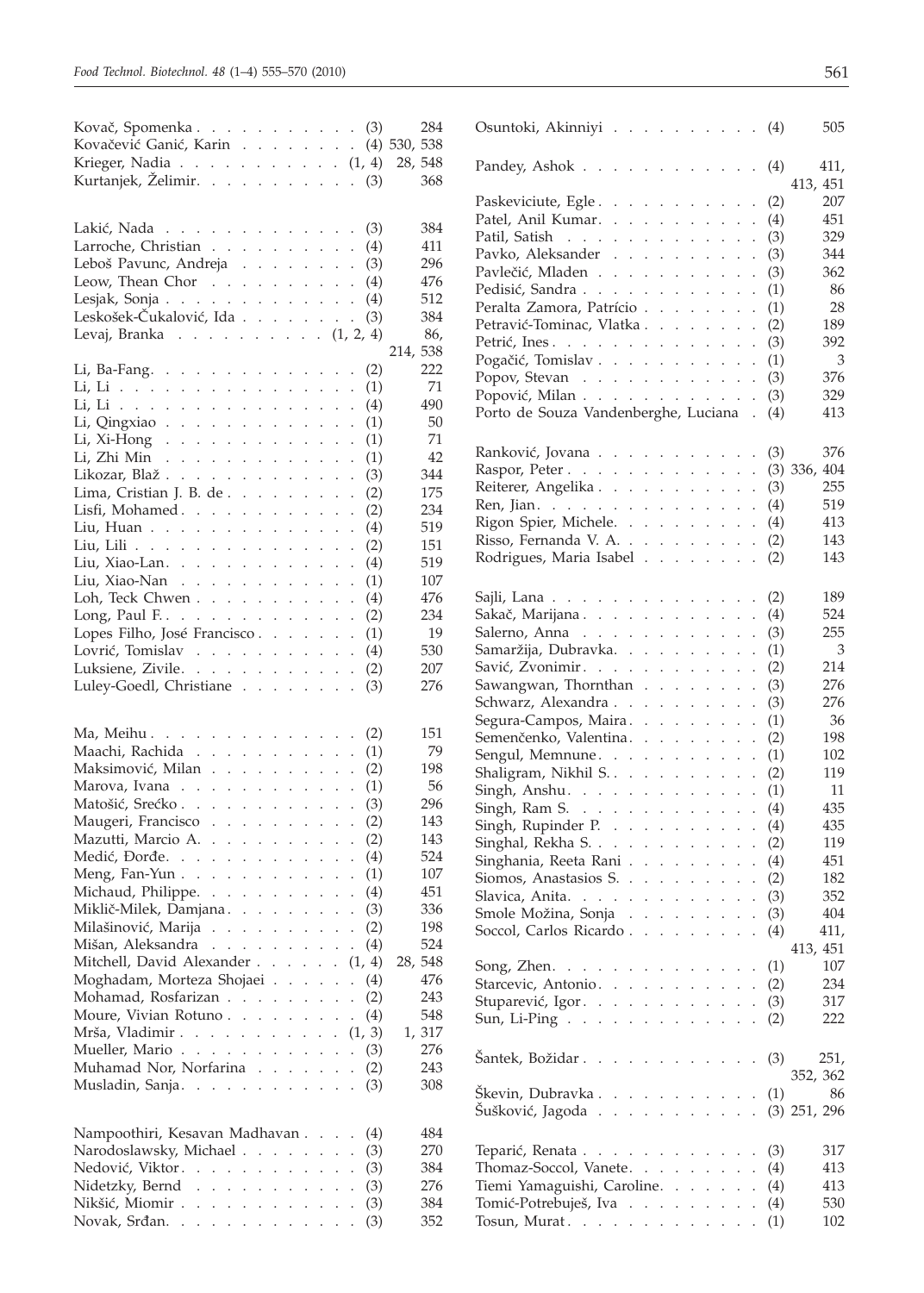| Treichel, Helen $\cdots$ $\cdots$ $\cdots$ $\cdots$ $\cdots$ $(2)$                            |  |  |  |  | 143 |
|-----------------------------------------------------------------------------------------------|--|--|--|--|-----|
| Trontel, Antonija $\ldots$ $\ldots$ $\ldots$ $\ldots$ (3)                                     |  |  |  |  | 352 |
| Tumbas, Vesna $\ldots$ $\ldots$ $\ldots$ $\ldots$ $\ldots$ $(4)$                              |  |  |  |  | 524 |
| Turan, Metin $\ldots$ $\ldots$ $\ldots$ $\ldots$ $\ldots$ $(1)$                               |  |  |  |  | 102 |
| Udiković Kolić, Nikolina (3)                                                                  |  |  |  |  | 392 |
| Valenčič, Vasilij (3)                                                                         |  |  |  |  | 404 |
| Vibovec, Kristijan $\ldots$ $\ldots$ $\ldots$ $\ldots$ $\ldots$ (3)                           |  |  |  |  | 362 |
| Vidrih, Rajko $\ldots$ $\ldots$ $\ldots$ $\ldots$ $\ldots$ (2)                                |  |  |  |  | 135 |
| Voća, Sandra $\ldots$ $\ldots$ $\ldots$ $\ldots$ $\ldots$ $(1)$                               |  |  |  |  | 102 |
| Vrana, Ivna $\ldots$ $\ldots$ $\ldots$ $\ldots$ $\ldots$ $\ldots$ (3)                         |  |  |  |  | 362 |
| Wang, Bo Chu $\cdots$ $\cdots$ $\cdots$ $\cdots$ $\cdots$ $\cdots$ $\cdots$ $\cdots$ $\cdots$ |  |  |  |  | 42  |
| Wang, Hai Kuan $\ldots$ $\ldots$ $\ldots$ $\ldots$ $(1)$                                      |  |  |  |  | 62  |
| Wang, Hongxun $\ldots$ $\ldots$ $\ldots$ $\ldots$ $(1)$                                       |  |  |  |  | 94  |
| Wang, Wentao $\ldots$ $\ldots$ $\ldots$ $\ldots$ $(2)$                                        |  |  |  |  | 151 |
| Weygand-Durasevic, Ivana (4)                                                                  |  |  |  |  | 512 |
| Wild, Robert $\ldots$ $\ldots$ $\ldots$ $\ldots$ $\ldots$ (3)                                 |  |  |  |  | 329 |
|                                                                                               |  |  |  |  |     |

| Yan, Keliang $\ldots \ldots \ldots \ldots \ldots \ldots$ (1)             | 94  |
|--------------------------------------------------------------------------|-----|
| Yang, Mei $\ldots \ldots \ldots \ldots$<br>(4)                           | 490 |
| Yang, Xieli $\ldots$ $\ldots$ $\ldots$ $\ldots$ $\ldots$ $\ldots$<br>(2) | 151 |
| Yu, Hongbo $\ldots$ $\ldots$ $\ldots$ $\ldots$ $\ldots$<br>(1)           | 94  |
| Zamberlin, Šimun. (1)                                                    | 3   |
| Zanoelo, Éverton Fernando<br>(4)                                         | 548 |
| Zappi, Mark<br>(3)                                                       | 329 |
| Zdunić, Goran<br>(4)                                                     | 530 |
| Zechner-Krpan, Vesna<br>(2)                                              | 189 |
| Zhang, He Ping. (1)                                                      | 62  |
| Zhang, Wen $\ldots$ $\ldots$ $\ldots$ $\ldots$<br>(1)                    | 94  |
| Zhang, Xiaoyu $\ldots$<br>(1)                                            | 94  |
| Zhao, Xue $\ldots$ $\ldots$ $\ldots$ $\ldots$ $\ldots$ $\ldots$<br>(2)   | 222 |
| Zheng, Xi-Qun $\ldots$ $\ldots$ $\ldots$ $\ldots$ $\ldots$<br>(4)        | 519 |
| Zhu, Yongyi $\ldots$ $\ldots$ $\ldots$ $\ldots$ $\ldots$<br>(1)          | 50  |
| Zhuang, Yong-Liang.<br>(2)                                               | 222 |
| Zucko, Jurica<br>(2)                                                     | 234 |
|                                                                          | 198 |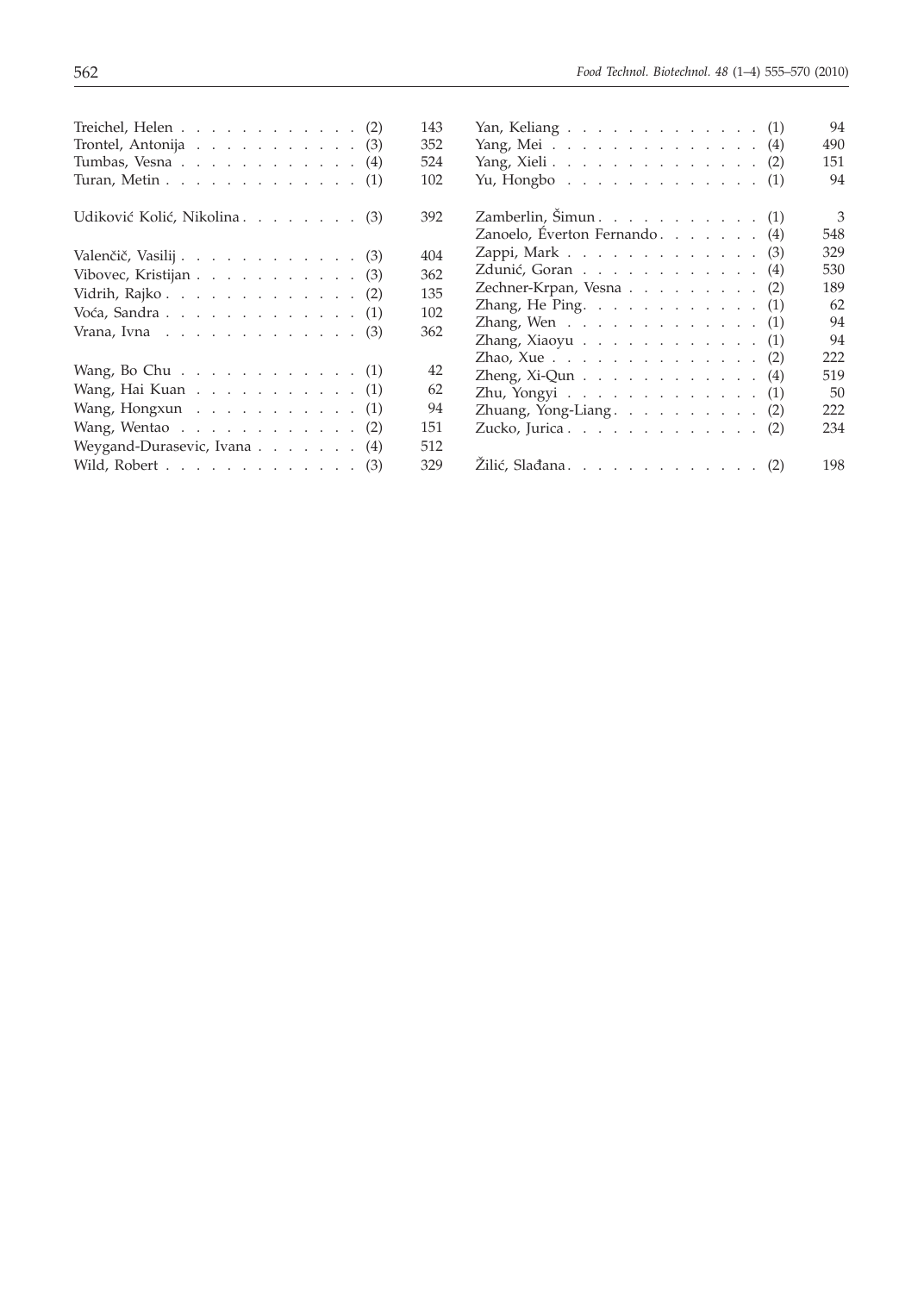# **SUBJECT INDEX**

#### **A**

ACE-inhibitory activity of a probiotic Cheddar cheese produced with *Lactobacillus casei* Zhang, 62 *Actinobacteria* as a biosystem for *in silico* drug design, 235 used as a probiotic in aquaculture, 497 alcohol dehydrogenase activity in mature green tomatoes in brine, 182 alginate *Trichoderma harzianum* and *Azospirillum brasilense* immobilization in, for enzyme production and nitrogen fixation, 161 amber suppression of bacterial mutations by seryl-tRNA synthetase from archaea, 512 amino acid composition of the Cr-enriched mycelia of *Pleurotus cornucopiae* SD-01 in submerged culture, 107 g-aminobutyric acid content of, in a probiotic Cheddar cheese produced by *Lactobacillus casei* Zhang, 62 amylolytic lactic acid bacterium growth of, *Lactobacillus amylovorus* DSM 20531<sup>T</sup> on different substrates, 352 anoxia effect of, on fermentative metabolism of mature green tomatoes cv. Ailsa Craig in brine, 182 antagonism of autochthonous wine yeasts and *Botrytis cinerea*, 336 anthocyanins the stability and antioxidant activity of, from highbush blueberry, 42 content of, in Marasca cherry, 86 antimicrobial activity of probiotic and starter lactic acid bacteria, 296 of thyme, lemon balm and mushroom *Ganoderma* extracts in beer, 384 antimutagenic activity of the fermented beetroot juice, 229 antioxidant activity of anthocyanins from highbush blueberry, 42 of phytochemicals from black and purple mulberry, 102 of gelatin polypeptides from jellyfish, 222 of whey from milk fermented with *Lactobacillus* spp., 505 of phytic acid in lipid model system, 524 antioxidant capacity of blueberry cultivars grown in the Northwest Croatia, 214 antioxidant peptide purification and characterization of, from sunflower protein hydrolysate, 519 antioxidants effect of micronisation on the properties of, from maize flour, 198

#### antioxidative

properties of thyme, lemon balm and mushroom *Ganoderma* extracts in beer, 384

artificial neural network (ANN)

used for optimization of soybean hydration, 11 atrazine

degradation of, in different reaction systems, 392 *Azospirillum brasilense*

for enzyme production and nitrogen fixation in tomato seedlings, using free, immobilized and coimmobilized inoculants, 161

## **B**

*Bacillus cereus* MBL13 for collagenolytic protease production, 151 *Bacillus subtilis* for surfactin production in submerged and solid-state fermentation, 119 bacteriocin gene investigation of, from bacteriocinogenic strains of *Lactobacillus plantarum*, 476 bacteriocins production of, by probiotic and starter lactic acid bacteria, 296 batch culture the growth of *Geotrichum candidum* and *Penicilium camemberti* in, on glucose and amino acids, 79 batch process Lactobacillus amylovorus DSM 20531<sup>T</sup> production in, 352 beer improvement of the functionality of, with extracts of thyme, lemon balm and mushroom, 384 beetroot fermented juice from, as a potential inhibitor of chemically induced mutations, 229 *Bifidobacterium* as the main probiotic group in intestinal microflora, 413 bifidogenic effect of fructooligosaccharides, 435 biochemical networks analysis of synergism in, 368 biocontrol agents autochthonous wine yeasts used as, for the inhibition of the growth of *Botrytis cinerea*, 336 biodegradation kinetics of atrazine, in different reaction systems, 392 biodiesel from lipids produced by oleaginous yeast *Lipomyces starkeyi*, 329 bioethanol production from raw sugar beet juice, 376 biofilm of *Listeria monocytogenes*, inactivation by photosensitization, 207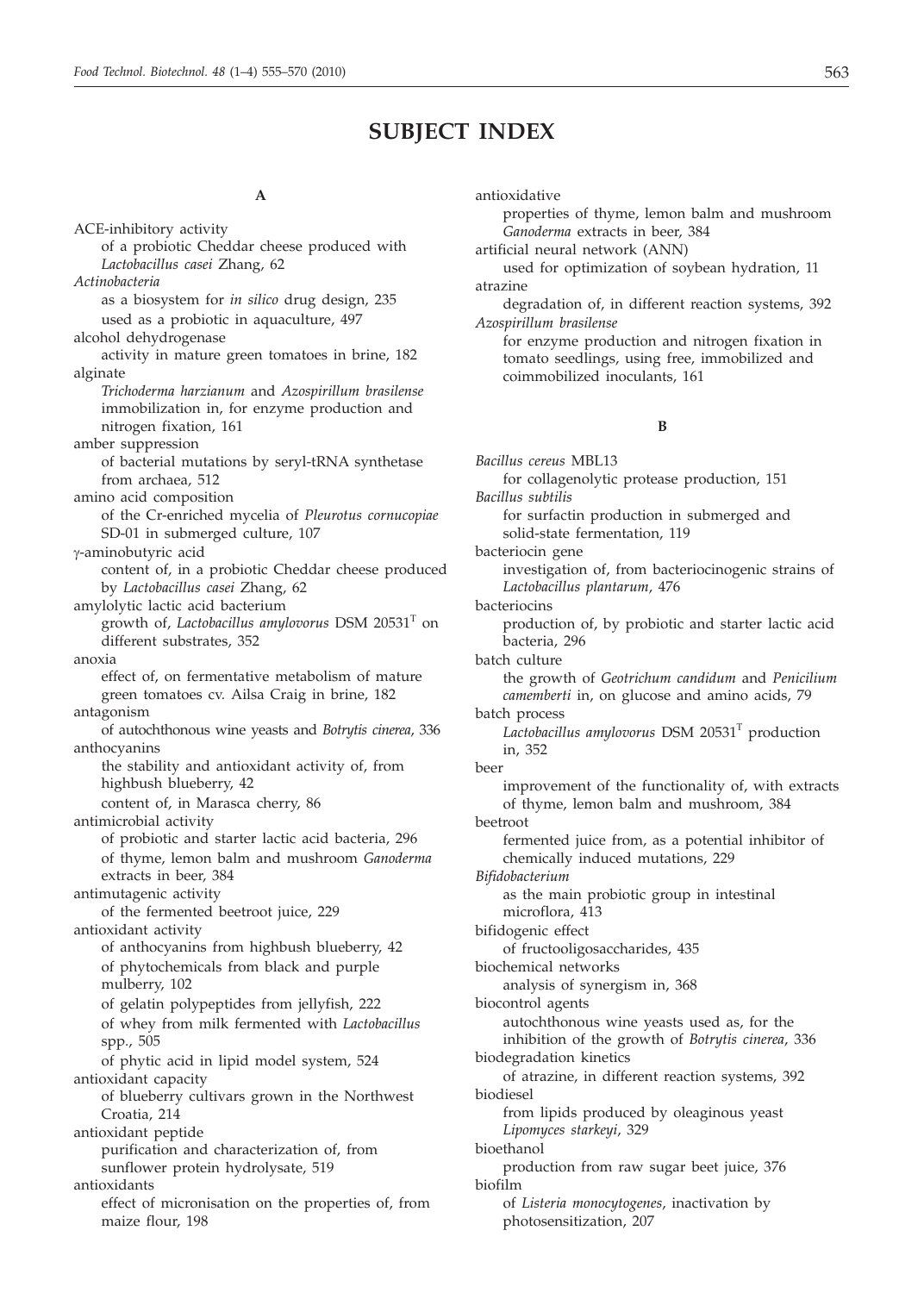biomass yield of *Geotrichum candidum* and *Penicilium camemberti* during batch culturing on glucose and amino acids, 79 biopolymers

allocation, pretreatment and utilization of raw materials for the production of, 255

biosorption

of lead, by self-immobilized *Rhizopus nigricans* pellets in a laboratory scale packed bed column, 344 biosurfactant

fermentation, purification and application of, from *Bacillus subtilis*, 119

black and purple mulberry phytochemical content of, 102

blueberry

phenolic content and antioxidant capacity of, from Northwest Croatia, 214

polyphenol and volatile determination in, fruit and jam, 538

*Botrytis cinerea*

inhibition of the growth of, by autochthonous wine yeasts, 336

brewer's yeast

as a source of  $\beta$ -glucans, 189

broken rice protein

characterization and preparation of, modified by proteases, 50

# **C**

5-*o*-caffeoylquinic acid (5-CQA) enzymatic oxidation of, with polyphenol oxidases, 548 carbon substrates used for the growth of *Geotrichum candidum* and *Penicillium camemberti*, 79 cardinal temperature model used for the description of the dependence of biokinetic parameters on temperature during growth of *Lactobacillus amylovorus* DSM 20531<sup>T</sup>, 352 b-carotene determination of, produced by *Rhodotorula glutinis* under optimal and stress conditions, 56 carotenoids comparison of the production of, under optimal conditions and external stress by *Rhodotorula glutinis,* 56 cassava starch changes in functional properties of, by interaction with lima bean proteins, 36 cell wall incorporation of homologous and heterologous proteins in, of *Saccharomyces cerevisiae*, 317 chelating activity of phytic acid, 524 chlorogenic acids enzymatic oxidation of, with polyphenol oxidases, 548 chromatin remodelling mechanisms of, 308 chromium(III) content of *Pleurotus cornucopiae* SD-01 during submerged culturing, 107

coimmobilization of *Trichoderma harzianum* and *Azospirillum brasilense* for enzyme production and nitrogen fixation in tomato seedlings, 161 collagenolytic protease purification and properties of, produced by *Bacillus cereus* MBL13 strain, 151 colour of Marasca sour cherry depending on maturity and geographical region, 86 computer simulation of atrazine degradation, 392 copper(II)-binding ability of gelatin polypeptides from jellyfish, 222 corn starch changes in functional properties of, by interaction with lima bean proteins, 36 Cr-enrichment of *Pleurotus cornucopiae* SD-01 in submerged culture, 107 cultivation temperature effect on the growth and lactic acid production by *Lactobacillus amylovorus* DSM 20531T , 352 culture-independent identification methods for, of lactic acid bacteria in dairy products, 3 culture optimization of Cr-enriched mycelia of *Pleurotus cornucopiae* SD-01, 107

# **D**

dairy products methods for culture-independent identification of lactic acid bacteria in, 3 consumption of probiotics as, 413 dairy wastewater treatment of triacylglycerols in, by lipases produced by *Rhizopus microsporus* CPQBA 312-07 DRM, 28 descriptive sensory analysis of dessert wine Prošek from Plavac mali cv., 530 dessert wine fermentative aroma compounds and sensory descriptors of, Prošek, 530 dietary fibre fructooligosaccharides used as, 435 differentiation of *Lactobacillus plantarum* strains based on four-base pair variable intergenic spacer region, 476 downstream processing in biotechnological polymer synthesis, 255 DPPH· scavenging activity of whey fraction of skimmed milk fermented with *Lactobacillus* isolates, 505 droplet size as a parameter of stability of  $\beta$ -carotene nanoemulsions prepared by high pressure homogenization, 336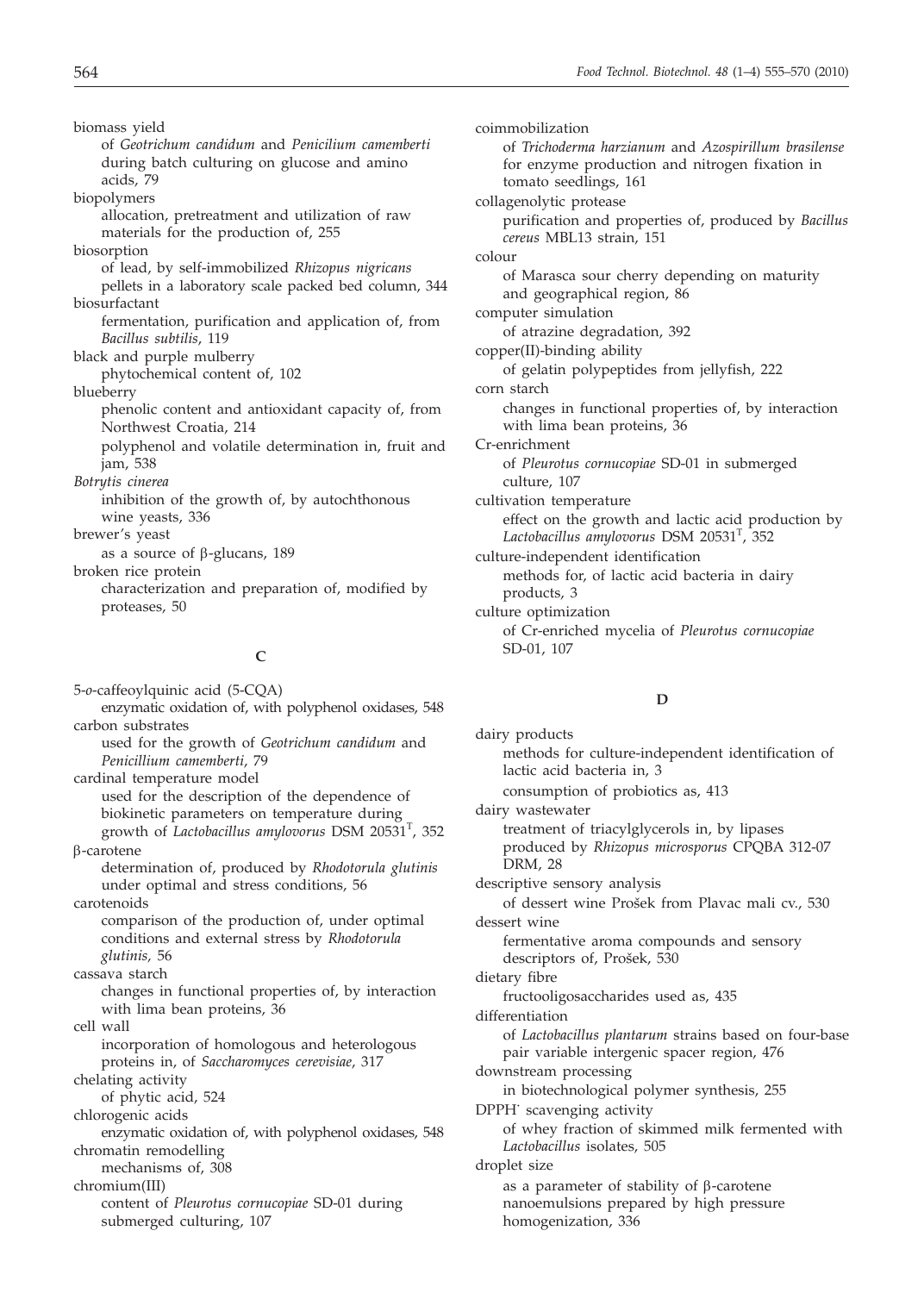**E**

ecology of scale *vs*. economy of scale in the production of energy from renewable resources, 270 electron spin resonance (ESR) used for the determination of antioxidant activity of phytic acid, 524 encapsulation of probiotic *Lactobacillus plantarum*, 484 endoinulinase used for the production of fructooligosaccharides from inulin, 435 enzymatic oxidation of 5-*o*-caffeoylquinic acid with polyphenol oxidases, 548 enzymatic pretreatment of high-fat dairy wastewatwer by fermented solid containing lipases from *Rhizopus microsporus*, 28 enzyme production by *Trichoderma harzianum* and *Azospirillum brasilense* using free, immobilized and coimmobilized inoculants, 161 ergosterol determination of the concentration of, produced by *Rhodotorula glutinis* under optimal and stress conditions, 56 ethanol production of, from different intermediates of sugar beet processing, 362 exogenous stress influence of, on the production of carotenoid-*/*ergosterol-supplemented biomass by yeast *Rhodotorula glutinis*, 56 exopolysaccharide production of, by probiotic bacteria, 451 production of, using encapsulated probiotic *Lactobacillus plantarum*, 484

## **F**

fatty acid methyl esters production of, by yeast *Lipomyces starkeyi*, 329 fermentation production of surfactin by, with *Bacillus subtilis*, 119 of raw sugar beet juice and raw sugar beet

cossettes by *Saccharomyces cerevisiae*, 362 influence of, on the growth of indigenous microflora and quality of table olives, 404 of dried grapes of Plavac mali cv. for the production of Prošek, 530

fermentation strategy

for the synthesis of biotechnological polymers, 255 fermented foods

isolation of *Lactobacillus* species from, 505 fermented juice

from beetroot, as a potential inhibitor of chemically induced mutations, 229 folate

biosynthesis of, by lactic acid bacteria using response surface methodology, 243

food carriers production of probiotics as, 413 food industry application of fructooligosaccharides in, 435 food proteins and peptides monitoring of, by application of proteomics in food technology, 284 food quality the use of proteomics for, 284 food safety control of, by application of proteomics, 284 Fourier amplitude sensitivity test (FAST) for the analysis of kinetic parameter sensitivities in synergy analysis, 368 free amino acids increase of, in the soymilk from germinated soybean, 490 free radical scavenging activity of the mixture of polysaccharide compounds produced in submerged culture of *Ganoderma lucidum* and *Lycium barbarum*, 94 fructans as a potent substrate for production of inulinases and fructooligosaccharides, 435 fructooligosaccharides production, prebiotic potential and application of, 435 functional properties of starch-protein blends, 36 of proteins produced from broken rice by proteases, 50

# **G**

*Ganoderma lucidum* production of new polysaccharide compounds in submerged culture of, 94 extract of, used for the improvement of beer functionality, 384 gas chromatography (GC) used for determination of volatiles in fruits of and jams from cherry cultivars and berry fruits, 538 gas transmission rate a mathematical model of the modified atmosphere packaging for, of fruit produce, 71 gelatin polypeptide from jellyfish, as a potential antioxidant, 222 genetic algorithms (GA) used for optimization of soybean hydration, 11 *Geotrichum candidum* determination of the metabolic behaviour of, grown on glucose and amino acids, 79 germinated soybean physicochemical, textural and sensory characteristics of probiotic soy yogurt prepared from, 490 glucan influence of, on the incorporation of proteins in the cell wall of *Saccharomyces cerevisiae*, 317 from probiotics, as food additive, 451 b-glucan characterization and isolation of, from brewer's yeast, 189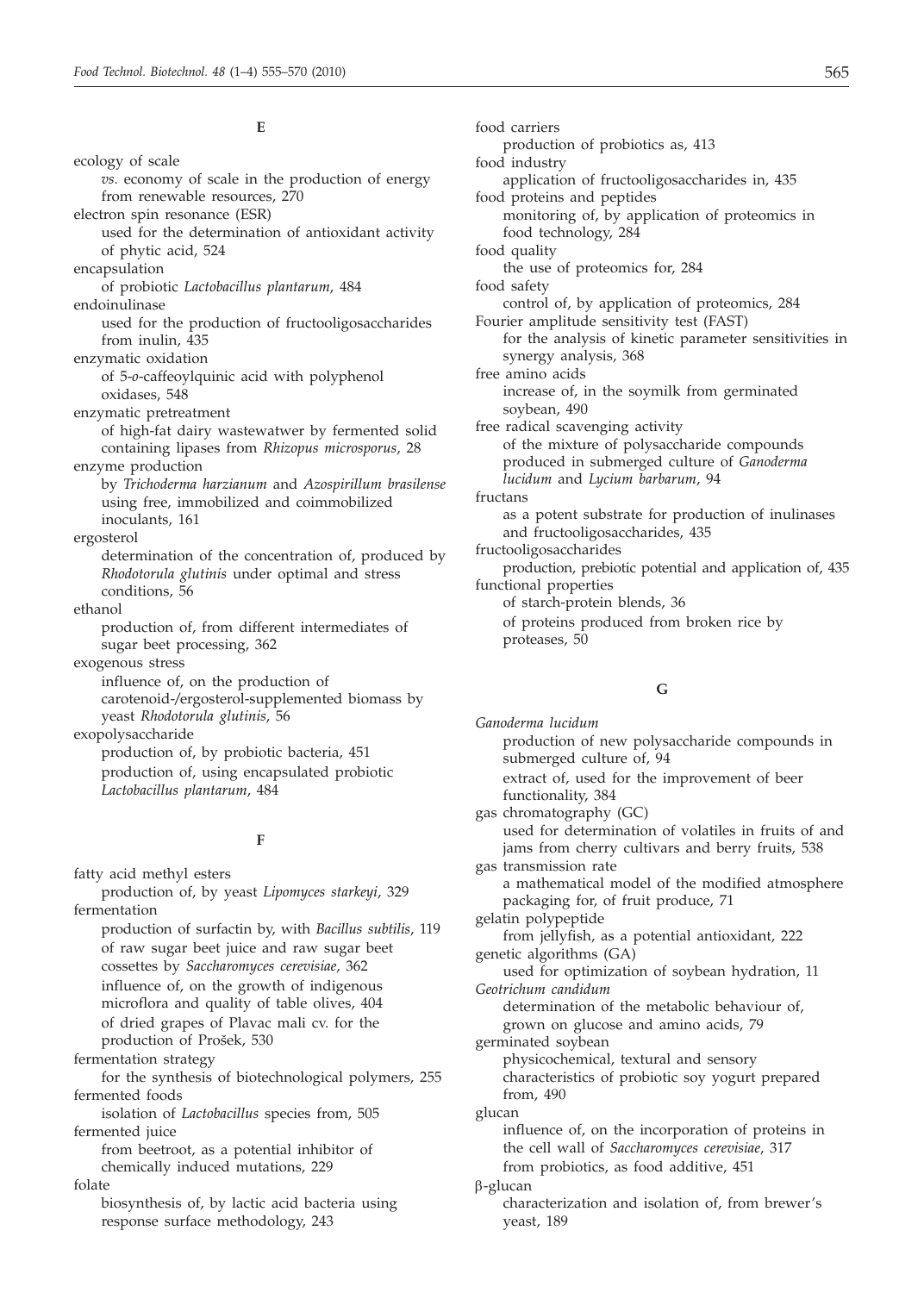glucose

as a substrate for modelling the growth and lactic acid production by *Lactobacillus amylovorus* DSM  $20531^T$ , 352

glucosylglycerol

- production of, by sucrose phosphorylase, 276 glycerol
	- as a substrate for glucosylglycerol production by sucrose phosporylase, 276

Glycoin®

a commercial product developed from glucosylglycerol, 276

grapes

biocontrol of grey mould disease on, with autochthonous wine yeasts, 336

grey mould

inhibition of the growth of, on grape by autochthonous wine yeasts, 336

#### **H**

heterologous toxicity of seryl-tRNA synthetase from methanogenic archaea, 512 highbush blueberry the stability and antioxidant activity of anthocyanins from, 42 high-performance liquid chromatography (HPLC) used for determination of polyphenols in fruits of and jams from cherry cultivars and berry fruits, 538 homologous recombination generation of novel clusters by, of the annotated genes *in silico*, 234 horizontal rotating tubular reactor (HRTB) for ethanol production from raw sugar beet cossettes, 362 human health as a consequence of the intake of *trans* fatty acids, 135 human nutrition presence of *trans* fatty acids in, 135 hydrogenated fats influence of, on human health, 135 **I** immune stimulation with probiotics, 413 immune system influence of pre-, pro- and synbiotics on, 464 intestinal microflora influence of probiotics on, 413 inulin production of fructooligosaccharides from, by endoinulinases, 435 inulinase effect of butyl acetate concentration on the characteristics of, from *Kluyveromyces marxianus* ATCC 16045, 143 Istrska belica

influence of different technologies on yeast and lactic acid bacteria population and the quality of, table olives, 404

# **J**

#### jams

determination of polyphenols and volatiles in, 538 jellyfish

antioxidant properties of gelatin polypeptides from, 222

#### **K**

kinetic parameters

of free and immobilized inulinase from *Kluyveromyces marxianus* ATCC 16045, 143

koumiss

as a source of *Lactobacillus casei* Zhang used for the production of a probiotic Cheddar cheese with high ACE-inhibitory activity and  $\gamma$ -aminobutyric acid content, 62

# **L**

lactate dehydrogenase activity in mature green tomatoes in brine, 182 lactic acid production of, optimized with response surface methodology, 175 D/L-lactic acid production of, by *Lactobacillus amylovorus* DSM  $20531<sup>T</sup>$  on different substrates in batch process, 352 lactic acid bacteria (LAB) methods for culture-independent identification of, in dairy products, 3 folate biosynthesis by, 243 antimicrobial activity of, 296 encapsulation of, for the production of exopolysaccharides, 484 *Lactobacillus* for beetroot juice fermentation, 229 as the main probiotic group in intestinal microflora, 413 *Lactobacillus amylovorus* modelling the effect of different substrates and temperature on the growth of, 352 *Lactobacillus casei* Zhang for the production of a probiotic Cheddar cheese with high ACE-inhibitory activity and g-aminobutyric acid content, 62 *Lactobacillus plantarum* strain I-UL4, used for folate biosynthesis, 243 investigation of structural bacteriocin gene from, 476 lead biosorption of, by self-immobilized *Rhizopus nigricans* pellets in a laboratory scale packed bed column, 344 lemon balm extract of, used for the improvement of beer functionality, 384 lima bean interaction of proteins from, with corn and cassava starch, 36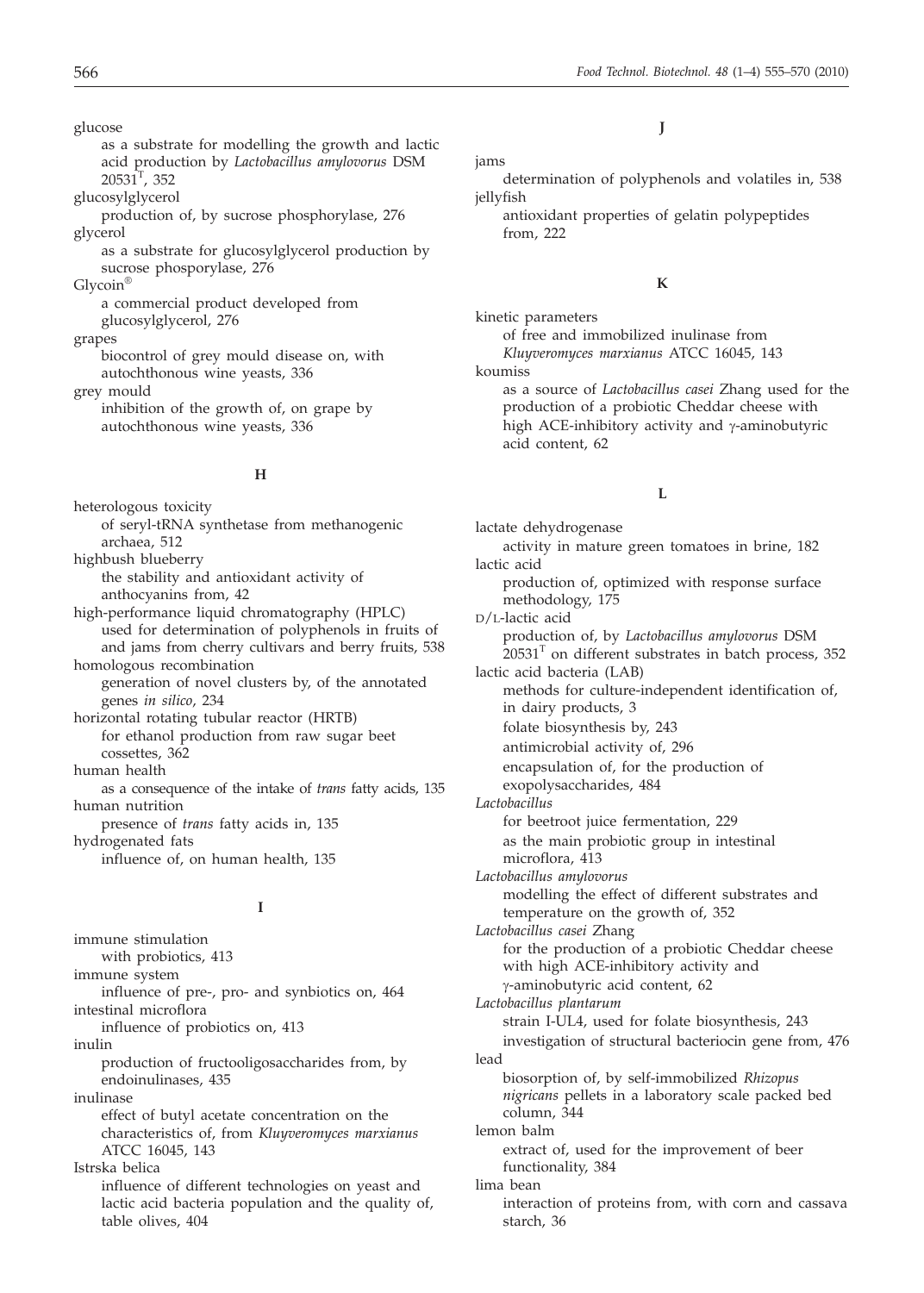lipid oxyradicals

inhibition of, by phytic acid, 524

lipid peroxidation

inhibition of, by whey fraction of skimmed milk fermented with *Lactobacillus* spp., 505

lipids

from *Lipomyces starkeyi* for biodiesel production, 329 lipolysis

of triacylglycerols in a high-fat dairy wastewatwer using lipases produced by *Rhizopus microsporus*, 28 *Lipomyces starkeyi*

industrial-scale production of biodiesel using, 329 *Lycium barbarum*

production of new polysaccharide compounds in submerged culture of, 94

#### **M**

maize flour

influence of micronisation on the composition and properties of, 198

mannoproteins

influence of, on the incorporation of proteins in the cell wall of *Saccharomyces cerevisiae*, 317

Marasca variety

effect of maturity and geographical region on anthocyanin content in, sour cherry, 86

mathematical model

of the modified atmosphere packaging (MAP) for the gas transmission rate of fruit produce, 71

of biosorption of lead, by self-immobilized *Rhizopus nigricans* pellets in a laboratory scale packed bed column, 344

of atrazine degradation in different reaction systems, 392

MathSBML

software, used for analysis of synergism in biochemical networks, 368

medium optimization

for lactic acid production by *Lactobacillus* sp. LMI8, 175

metalloprotease

from *Bacillus cereus* MBL13 strain, 151

methanogenic archaea

as a source of seryl-tRNA synthetase, 512 mineral elements

in black and purple mulberry, 102

mixed bacterial cultures

used for atrazine degradation, 392

modified atmosphere packaging (MAP) mathematical model of, for the prediction of gas transmission rate of fruit produce, 71

molecular methods

for culture-independent identification of lactic acid bacteria in dairy products, 3

morphological properties

of zein biofilms with added xanthan gum, 19

nitrogen fixation by *Trichoderma harzianum* and *Azospirillum brasilense* using free, immobilized and coimmobilized inoculants, 161 nitrogen sources steep liquor and ammonium sulphate as, for lactic acid production by *Lactobacillus* sp. LMI8, 175 non-dairy products consumption of probiotics as, 413 non-ribosomal peptides *in silico* design and discovery of the DNA sequences encoding enzymes responsible for synthesis of, 235 nonthermal inactivation of *Listeria monocytogenes* by photosensitization, 207 nutritional properties of proteins produced from broken rice by proteases, 50

#### **O**

optimization of fermentation time and initial sugar mass fraction of raw sugar beet juice for bioethanol production, 376 organic solvent effect of butyl acetate as, on the characteristics of free and immobilized inulinase from *Kluyveromyces marxianus* ATCC 16045, 143 ornamental fish *Xiphophorus helleri* evaluation of the growth of, fed with probiotic *Streptomyces*, 497 osmolytes production of, by biocatalytic processes, 276

#### **P**

packed bed column for mathematical modelling of lead biosorption by self-immobilized *Rhizopus nigricans* pellets in a laboratory scale, 344 *Penicilium camemberti* determination of the metabolic behaviour of, grown on glucose and amino acids, 79 phenolics from blueberry cultivars, grown in the Northwest Croatia, 214 photosensitization for the inactivation of food pathogen *Listeria monocytogenes*, 207 physicochemical properties of probiotic soy yogurt prepared from germinated soybean, 490 phytic acid antioxidant effect of, in lipid model system, 524 plant growth promotion by free, immobilized and coimmobilized inoculants of *Trichoderma harzianum* and *Azospirillum brasilense* in tomato seedlings, 161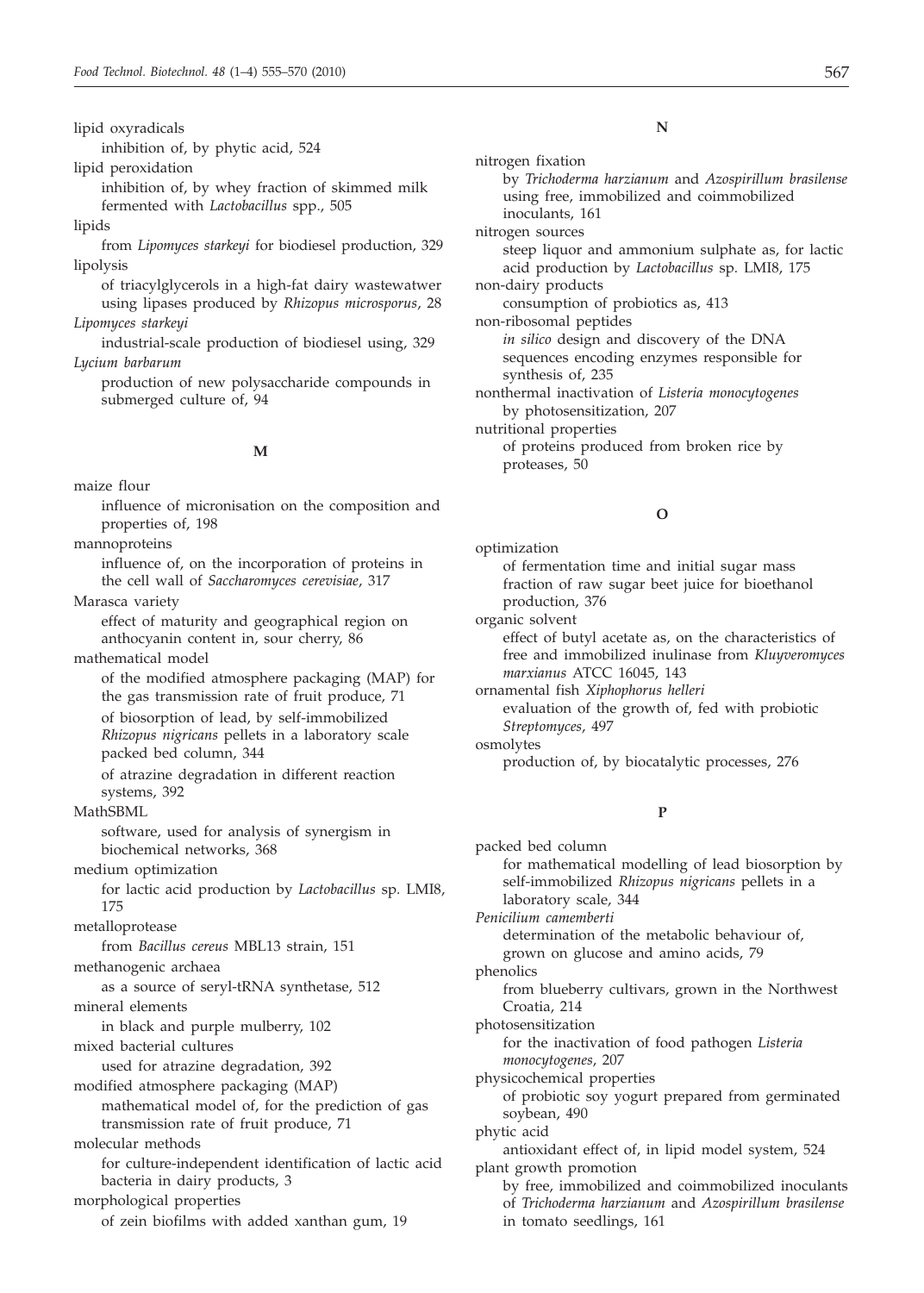*Pleurotus cornucopiae* SD-01 optimization of the conditions for the Cr-enrichment of the mycelia of, in submerged culture, 107

- polyhydroxyalkanoates production of, by implementation of cost- and eco-efficient biosynthesis, 255
- polyketides
	- *in silico* design and discovery of the DNA sequences encoding enzymes responsible for synthesis of, 235
- polyphenol oxidases enzymatic oxidation of 5-*o*-caffeoylquinic acid with, 548
- polyphenols
	- content of, in fruits of and jams from cherry cultivars and berry fruits, 538
- polysaccharides
	- production of, in submerged culture of *Ganoderma lucidum* and *Lycium barbarum*, 94 from probiotics as food additives, 451
- pot experiment
	- used for investigation of the influence of free, immobilized and coimmobilized inoculants of *Trichoderma harzianum* and *Azospirillum brasilense* on tomato growth, 161

prebiotics

- potential of fructooligosaccharides as, 435 polysaccharides and exopolysaccharides as, 451 influence of, on human health, 464
- probiotic
- strains used for the production of polysaccharides, 451 probiotic Cheddar cheese
- ACE-inhibitory activity and  $\gamma$ -aminobutyric acid content of, produced by *Lactobacillus casei* Zhang, 62 probiotic production
	- of dairy and non-dairy products, 413
- probiotics
	- antimicrobial activity of, 296
		- definition, mechanism of action and application of, 413
	- bacterial strains used as, in combination with inulin and fructooligosaccharides, 435
	- influence of, on human health, 464
	- encapsulation of *Lactobacillus plantarum* as, used for exopolysaccharide production, 484
	- soy yogurt with, prepared from germinated soybean, 490
	- *Streptomyces* as, used for the preparation of feed for ornamental fish *Xiphophorus helleri*, 497 *Lactobacillus* species isolated from fermented food
- used as, 505 process design
- for biotechnological polymer synthesis, 255 process synthesis
- optimization of the use of renewable resources by, 270 Prošek
	- fermentative aroma compounds and sensory descriptors of, dessert wine, 530
- protein hydrolysate purification and characterization of antioxidant peptide from sunflower, 519

protein incorporation in the inner and outer layers of *Saccharomyces cerevisiae* cell wall, 317 protein solubility in maize flour after micronisation, 198 protein stabilization by glucosylglycerol, 276 proteomics application of, in food technology and food biotechnology, 284 purification of surfactin produced by *Bacillus subtilis*, 119 of collagenolytic protease produced by *Bacillus cereus* MBL13 strain, 151 and characterization of antioxidant peptide from sunflower hydrolysate, 519 pyruvate decarboxylase

activity in mature green tomatoes in brine, 182

## **R**

raspberry polyphenol and volatile determination in, fruit and jam, 538 raw juice from sugar beet, used as a substrate for the optimal bioethanol production, 376 raw materials used for biotechnological polymer synthesis, 255 raw sugar beet cossettes as a substrate for ethanol production in horizontal rotating tubular bioreactor, 362 raw sugar beet juice as a substrate for ethanol production in the stirred tank bioreactor, 362 reducing power of the blueberry cultivars from Northwest Croatia, 214 renewable resources for bioenergy and bio-based commodity production, 270 resistance to disease increased by the consumtion of pre-, pro- and synbiotics, 464 response surface methodology (RSM) for optimization of soybean hydration, 11 for optimization of lactic acid production by *Lactobacillus* sp. LMI8, 175 for optimization of folate production by *Lactobacillus plantarum* I-UL4, 243 for optimization of bioethanol production by *Saccharomyces cerevisiae*, 376 for optimization of exopolysaccharide production from starch by encapsulated *Lactobacillus plantarum*, 484 *Rhizopus microsporus* strain CPQBA12-07 DRM, for the production of fermented solid containing lipases of, 28 *Rhizopus nigricans* biosorption of lead by self-immobilized pellets of, 344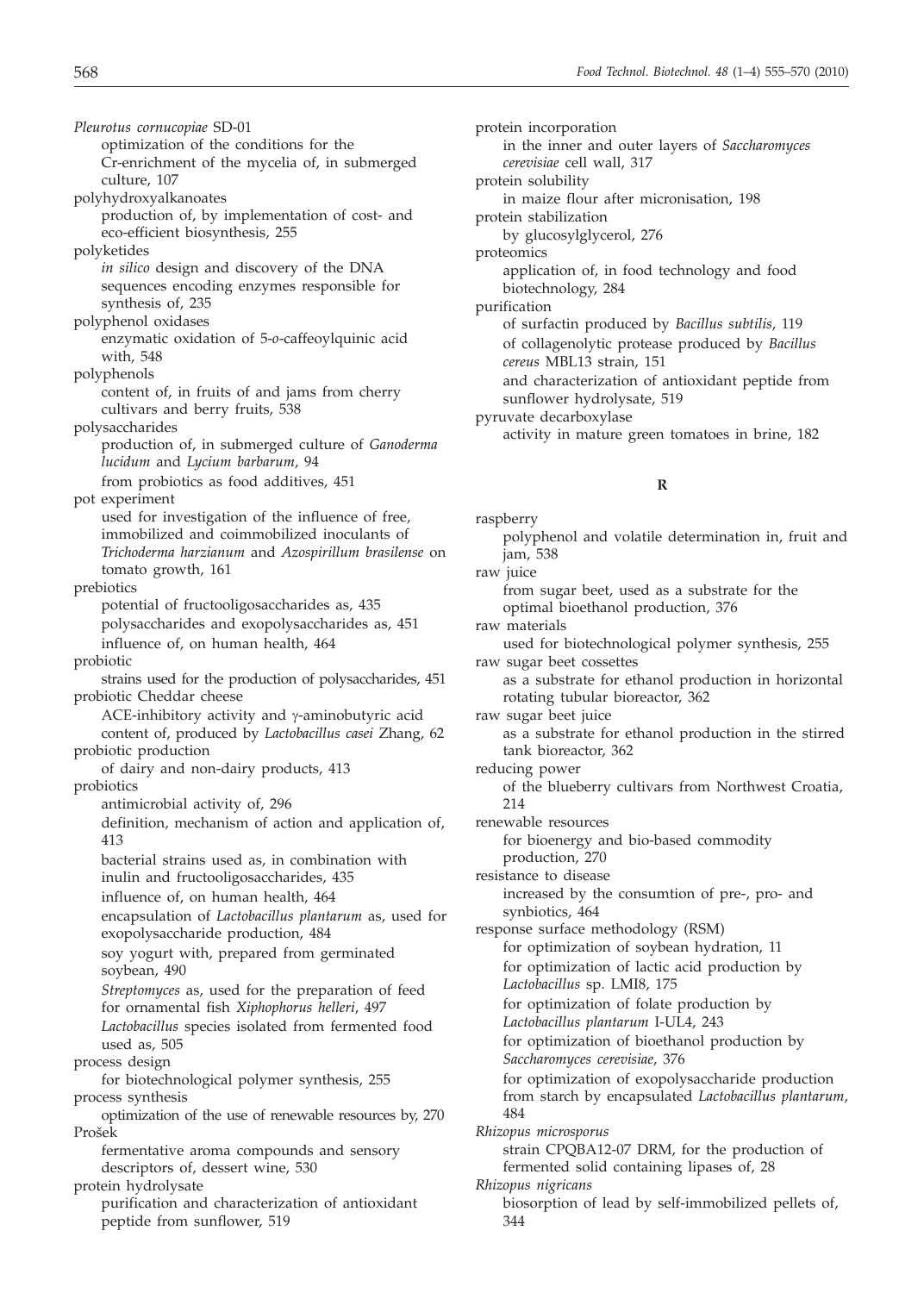*Rhodotorula glutinis* strain CC4 20-2-26 used for the production of carotenoid-/ergosterol-supplemented biomass under external stress, 56 ribosomal intergenic spacer region used for differentiation of *Lactobacillus plantarum* strains, 476 ripening influence of, on anthocyanin content and colour parameters of Marasca sour cherry, 86 **S** *Saccharomyces cerevisiae* for  $\beta$ -glucan production, 189 bioethanol production by, on raw sugar beet juice, 376 *Salmonella typhimurium* used for the investigation of antimutagenic properties of fermented beetroot juice, 229 sensorial properties of beer improved with thyme, lemon balm and mushroom *Ganoderma* extracts, 384 sensory characteristics of table olives, produced by different fermentation technologies, 404 seryl-tRNA synthetase from methanogenic archaea as a suppressor of bacterial amber mutation and heterologous toxicity, 512 shelf-life of fruit prolongation of, by modified atmosphere packaging (MAP), 71 solid-state cultivation of *Rhizopus microsporus* CPQBA 312-07 DRM for the production of the fermented solid containing lipases, 28 solid-state fermentation (SSF) for *Rhizopus microsporus* CPQBA 312-07 DRM production, 28 sour cherry effect of maturity and geographical region on anthocyanin content of, 86 determination of polyphenols and volatiles in, Marasca fruit and jam, 538 determination of polyphenols and volatiles in, Oblačinska fruit and jam, 538 soybean soaking optimization of conditions for, by response surface methodology, artificial neural network and genetic algorithms, 11 soy yogurt physicochemical, textural and sensory characteristics of, prepared from germinated soybean, 490 stability of anthocyanins from highbush blueberry, 42 of free and immobilized inulinase from *Kluyveromyces marxianus* ATCC 16045 in organic solvent, 143 starch from potato, as a substrate for biodiesel production by yeast *Lipomyces starkeyi*, 329 as a substrate for modelling the growth and lactic acid production by *Lactobacillus amylovorus* DSM  $20531^T$ , 352 starch-protein blends changes in the functional properties of, 36 starter cultures antimicrobial activity of, 296 stirred tank bioreactor for ethanol production from raw sugar beet juice, 362 storage protein degradation of, in probiotic soy yogurt produced from germinated soybean, 490 Storta influence of different technologies on yeast and lactic acid bacteria population and the quality of, table olives, 404 strawberry polyphenol and volatile determination in, fruit and jam, 538 *Streptomyces* evaluation of, as a probiotic feed for ornamental fish *Xiphophorus helleri*, 497 structural properties of zein biofilms with added xanthan gum, 19 sucrose as a substrate for modelling the growth and lactic acid production by *Lactobacillus amylovorus* DSM  $20531^{\mathrm{T}}$ , 352 sucrose phosphorylase from *Leuconostoc mesenteroides*, used for glucosylglycerol production, 276 sunflower purification and characterization of antioxidant peptide from, 519 surfactin production, purification and application of, 119 sustainable process index used for the evaluation of ecological aspects of energy production from renewable resources, 270 synbiotics influence of, on human health, 464 syneresis prevention of, during production of exopolysaccharides by encapsulation of *Lactobacillus plantarum*, 484 synergism analysis of, in biochemical networks, 368 system analysis for the evaluation of the importance of a parameter of a complex biochemical model, 368 **T** table olives the impact of production technology on the growth of microflora and quality of, 404 textural profile analysis of probiotic soy yogurt prepared from germinated

soybean, 490